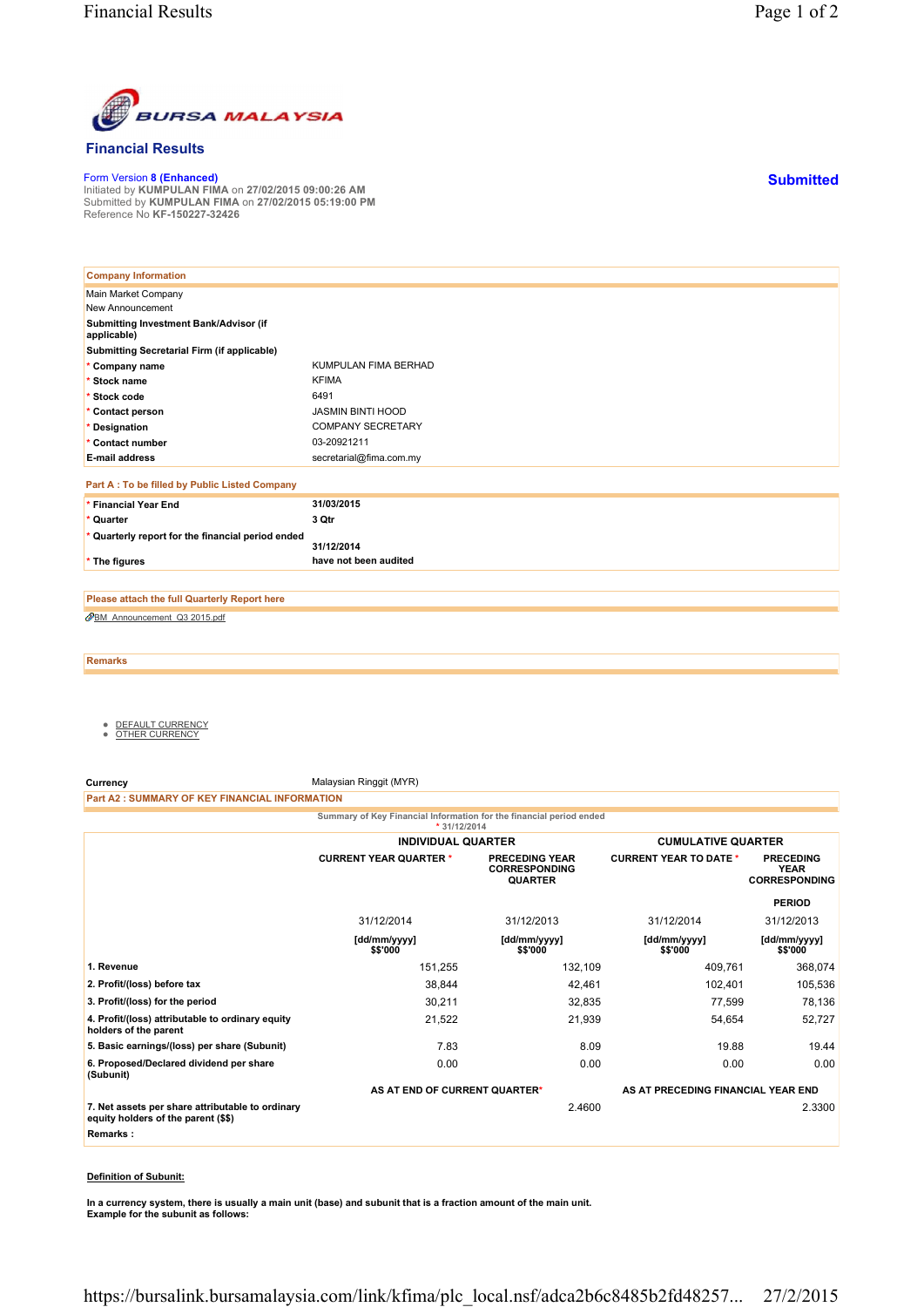| Country               | <b>Base Unit</b> | Subunit |
|-----------------------|------------------|---------|
| Malaysia              | Ringgit          | Sen     |
| <b>United States</b>  | Dollar           | Cent    |
| <b>United Kingdom</b> | Pound            | Pence   |

#### **Part A3 : ADDITIONAL INFORMATION**

|                                                                                            | <b>INDIVIDUAL QUARTER</b>                                                                       |                          | <b>CUMULATIVE QUARTER</b>    |                                                                |
|--------------------------------------------------------------------------------------------|-------------------------------------------------------------------------------------------------|--------------------------|------------------------------|----------------------------------------------------------------|
|                                                                                            | <b>CURRENT YEAR QUARTER*</b><br><b>PRECEDING YEAR</b><br><b>CORRESPONDING</b><br><b>QUARTER</b> |                          | <b>CURRENT YEAR TO DATE*</b> | <b>PRECEDING YEAR</b><br><b>CORRESPONDING</b><br><b>PERIOD</b> |
|                                                                                            | 31/12/2014                                                                                      | 31/12/2013               | 31/12/2014                   | 31/12/2013                                                     |
|                                                                                            | [dd/mm/yyyy]<br>\$\$'000                                                                        | [dd/mm/yyyy]<br>\$\$'000 | [dd/mm/yyyy]<br>\$\$'000     | [dd/mm/yyyy]<br>\$\$'000                                       |
| 1. Gross interest income                                                                   | 1,661                                                                                           | 2,140                    | 5,637                        | 5,665                                                          |
| 2. Gross interest expense                                                                  | 0                                                                                               | 0                        | 0                            | 0                                                              |
| Remarks:                                                                                   |                                                                                                 |                          |                              |                                                                |
| The gross interest expense are as follows:-                                                |                                                                                                 |                          |                              |                                                                |
| For individual quarter RM'000<br>(i)as at 31/12/2014: (138)<br>(ii)as at 31/12/2013: (187) |                                                                                                 |                          |                              |                                                                |
| For cumulative quarter RM'000<br>(i)as at 31/12/2014: (249)<br>(ii)as at 31/12/2013: (766) |                                                                                                 |                          |                              |                                                                |

**Note: The above information is for the Exchange internal use only.**

© 2015 Bursa Malaysia Berhad. All rights reserved.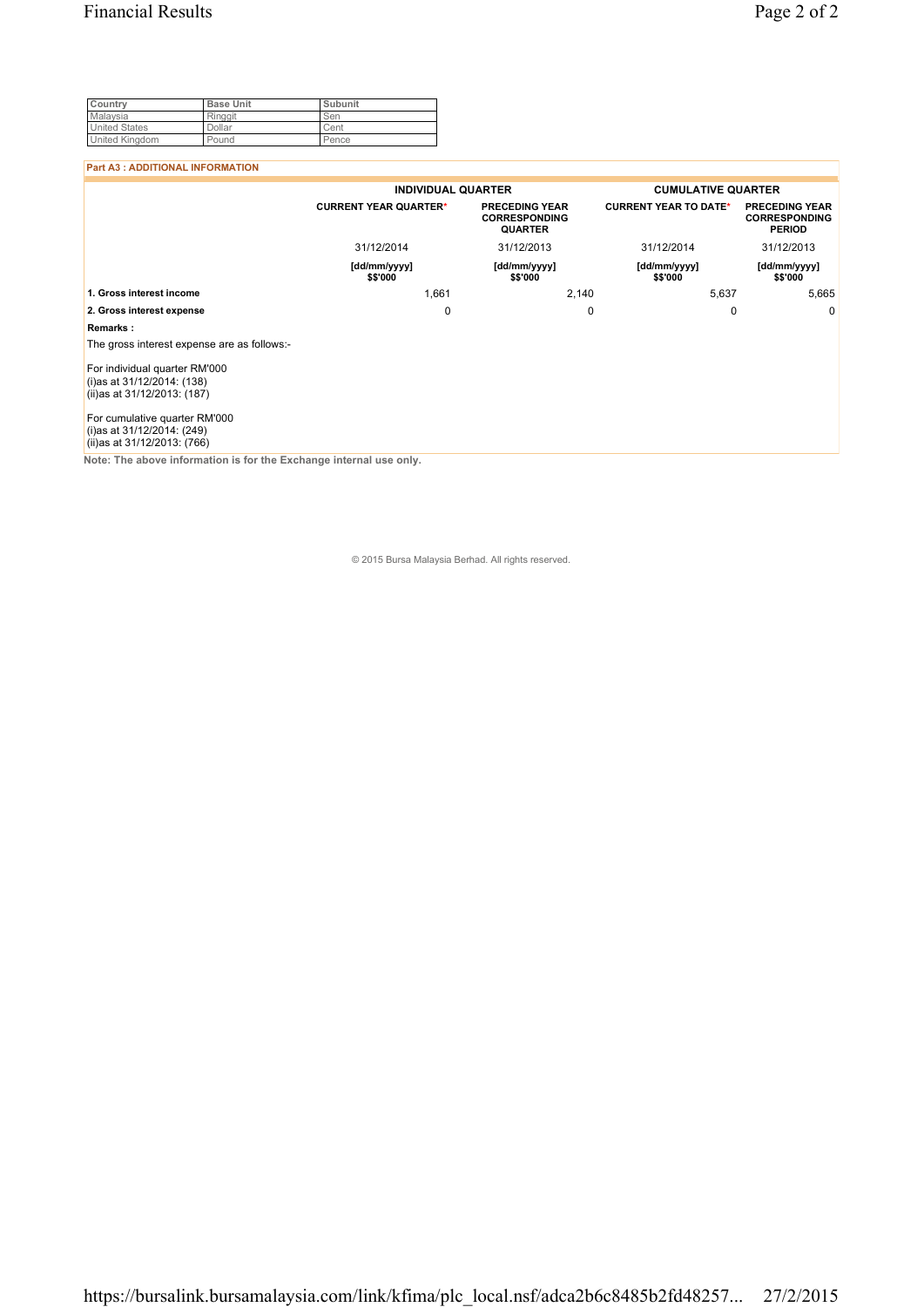(Company No.:11817-V) (Incorporated in Malaysia)

# **Condensed Consolidated Statement of Comprehensive Income For the Third Quarter Ended 31 December 2014 Except as disclosed otherwise, the figures have not been audited**

|                                                                                                  |                | <b>Individual Quarter</b> |                       | <b>Cumulative Quarter</b> |                        |
|--------------------------------------------------------------------------------------------------|----------------|---------------------------|-----------------------|---------------------------|------------------------|
|                                                                                                  |                | Current                   | <b>Preceding Year</b> |                           | Current Preceding Year |
|                                                                                                  |                | Year                      | Corresponding         |                           | Year Corresponding     |
|                                                                                                  |                | Quarter                   | Quarter               | To Date                   | Period                 |
|                                                                                                  | Note           | 31-12-2014                | 31-12-2013            | 31-12-2014                | 31-12-2013             |
|                                                                                                  |                | <b>RM'000</b>             | <b>RM'000</b>         | <b>RM'000</b>             | <b>RM'000</b>          |
| Revenue                                                                                          | A <sub>9</sub> | 151,255                   | 132,109               | 409,761                   | 368,074                |
| Cost of sales                                                                                    |                | (92, 247)                 | (74, 640)             | (249,006)                 | (209, 934)             |
| <b>Gross profit</b>                                                                              |                | 59,008                    | 57,469                | 160,755                   | 158,140                |
| Other income                                                                                     |                | 2,919                     | 3,937                 | 12,929                    | 8,945                  |
| Administrative expenses                                                                          |                | (15, 913)                 | (15, 172)             | (46, 262)                 | (44, 428)              |
| Selling and marketing expenses                                                                   |                | (1,729)                   | (1,901)               | (5,281)                   | (4, 757)               |
| Other expenses                                                                                   |                | (6,989)                   | (4, 404)              | (22, 118)                 | (14, 995)              |
|                                                                                                  |                | (24, 631)                 | (21, 477)             | (73, 661)                 | (64, 180)              |
| Finance cost                                                                                     |                | (138)                     | (187)                 | (249)                     | (766)                  |
| Share of profit of associates                                                                    |                | 1,686                     | 2,719                 | 2,627                     | 3,397                  |
| <b>Profit before taxation</b>                                                                    | A9/A10         | 38,844                    | 42,461                | 102,401                   | 105,536                |
| Income tax expense                                                                               | B <sub>5</sub> | (8,633)                   | (9,626)               | (24, 802)                 | (27, 400)              |
| Profit net of tax for the period                                                                 |                | 30,211                    | 32,835                | 77,599                    | 78,136                 |
| Other comprehensive income<br>Foreign currency translation differences<br>for foreign operations |                | 6,296                     | 566                   | 5,981                     | (29, 805)              |
| <b>Total comprehensive income</b><br>for the period                                              |                | 36,507                    | 33,401                | 83,580                    | 48,331                 |
| Profit attributable to:<br>Owners of the parent                                                  |                | 21,522                    | 21,939                | 54,654                    | 52,727                 |
| Non-controlling interests                                                                        |                | 8,689                     | 10,896                | 22,945                    | 25,409                 |
| Profit net of tax for the period                                                                 |                | 30,211                    | 32,835                | 77,599                    | 78,136                 |
| <b>Total comprehensive income</b><br>attributable to:                                            |                |                           |                       |                           |                        |
| Owners of the parent                                                                             |                | 26,817                    | 22,505                | 60,848                    | 22,922                 |
| Non-controlling interests                                                                        |                | 9,690                     | 10,896                | 22,732                    | 25,409                 |
| <b>Total comprehensive income</b><br>for the period                                              |                | 36,507                    | 33,401                | 83,580                    | 48,331                 |
| Earnings per share attributable<br>to owners of the parent<br>(sen per share):                   |                |                           |                       |                           |                        |
| Basic                                                                                            | <b>B13</b>     | 7.83                      | 8.09                  | 19.88                     | 19.44                  |
| <b>Diluted</b>                                                                                   | <b>B13</b>     | 7.82                      | 8.06                  | 19.80                     | 19.35                  |

The condensed consolidated statement of comprehensive income should be read in conjunction with the audited financial statements for the vear ended 31 March 2014 and the accompanying explanatory notes attached to the inter the year ended 31 March 2014 and the accompanying explanatory notes attached to the interim financial statements. 1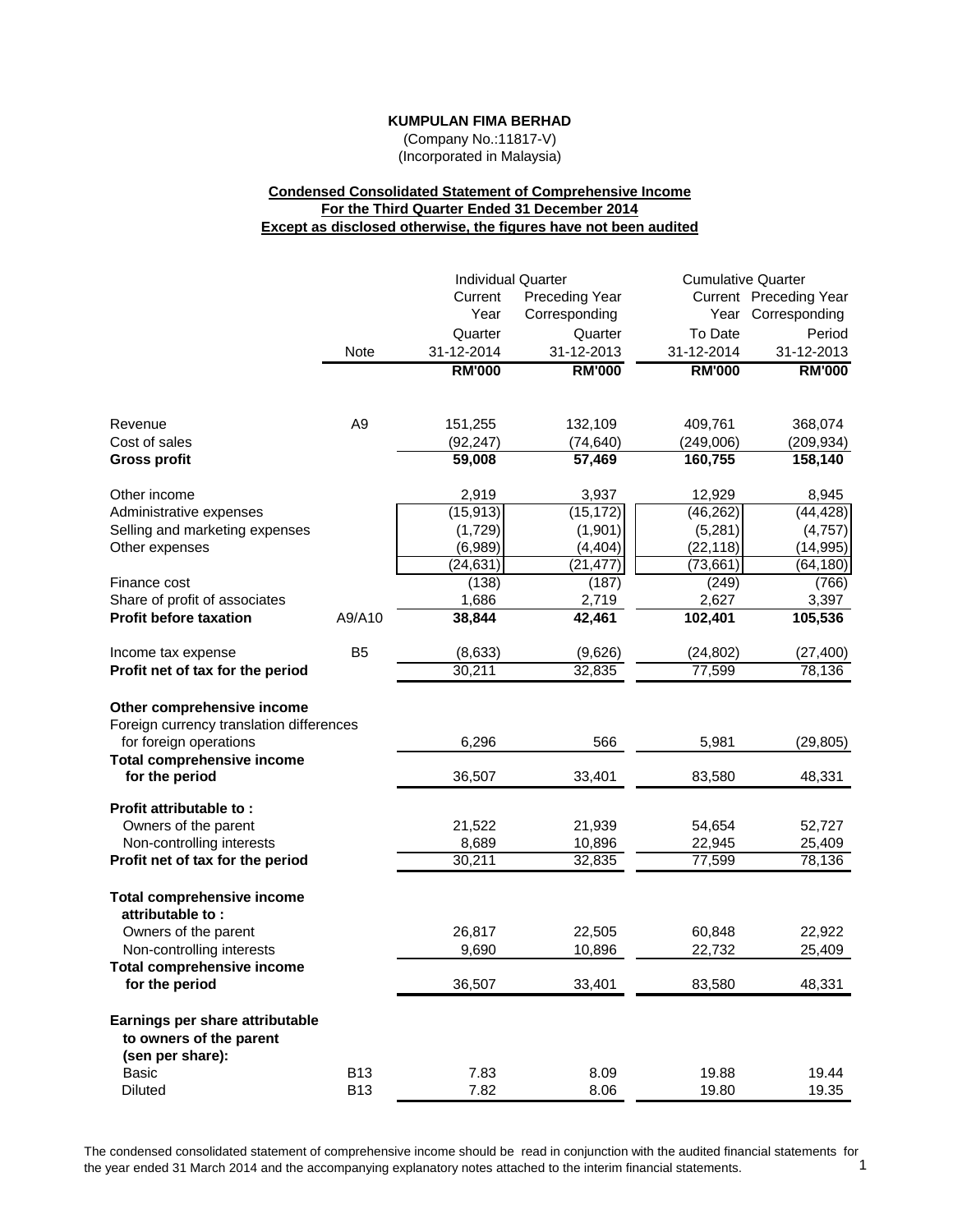(Company No.:11817-V) (Incorporated in Malaysia)

# **Condensed Consolidated Statement of Financial Position as at 31 December 2014 Except as disclosed otherwise, the figures have not been audited**

|                                                      |                        | As At                      |
|------------------------------------------------------|------------------------|----------------------------|
|                                                      | As At End Of           | <b>Preceding Financial</b> |
|                                                      | <b>Current Quarter</b> | Year Ended                 |
|                                                      | 31-12-2014             | 31-03-2014                 |
|                                                      | (Unaudited)            | (Audited)                  |
|                                                      | <b>RM'000</b>          | <b>RM'000</b>              |
| <b>ASSETS</b>                                        |                        |                            |
| Non-current assets                                   |                        |                            |
| Property, plant and equipment                        | 243,800                | 245,986                    |
| Investment properties                                | 72,263                 | 71,805                     |
| <b>Biological assets</b>                             | 130,263                | 119,018                    |
| Investment in associates                             | 44,962                 | 42,906                     |
| Deferred tax assets                                  | 2,893                  | 3,041                      |
| Goodwill on consolidation                            | 16,391                 | 13,055                     |
|                                                      | 510,572                | 495,811                    |
| <b>Current Assets</b>                                |                        |                            |
| Inventories                                          | 132,404                | 109,228                    |
| Trade receivables                                    | 144,989                | 117,750                    |
| Other receivables                                    | 34,316                 | 26,190                     |
| Cash and bank balances                               | 257,649                | 242,798                    |
|                                                      | 569,358                | 495,966                    |
| <b>TOTAL ASSETS</b>                                  | 1,079,930              | 991,777                    |
| <b>EQUITY AND LIABILITIES</b>                        |                        |                            |
| Equity attributable to equity holders of the Company |                        |                            |
| Share capital                                        | 275,925                | 273,497                    |
| Share premium                                        | 23,250                 | 21,473                     |
| Other reserves                                       | 69,799                 | 64,916                     |
| Retained earnings                                    | 311,097                | 278,396                    |
|                                                      | 680,071                | 638,282                    |
| Non-controlling interests                            | 233,271                | 224,944                    |
| <b>Total equity</b>                                  | 913,342                | 863,226                    |
| <b>Non-current liabilities</b>                       |                        |                            |
| Long term borrowings                                 | 2,028                  |                            |
| Retirement benefit obligations                       | 1,730                  | 1,465                      |
| Deferred tax liabilities                             | 20,468                 | 20,830                     |
|                                                      | $\overline{2}$ 4,226   | 22,295                     |
| <b>Current Liabilities</b>                           |                        |                            |
| Short term borrowings                                | 11,979                 | 6,195                      |
| Trade payables                                       | 80,903                 | 50,356                     |
| Other payables                                       | 48,902                 | 44,864                     |
| Tax payable                                          | 578                    | 4,841                      |
|                                                      | 142,362                | 106,256                    |
| <b>Total liabilities</b>                             | 166,588                | 128,551                    |
| <b>TOTAL EQUITY AND LIABILITIES</b>                  | 1,079,930              | 991,777                    |
|                                                      |                        |                            |
| Net assets per share (RM)                            | 2.46                   | 2.33                       |

The condensed consolidated statement of financial position should be read in conjunction with the audited financial statements for the vear ended 31 March 2014 and the accompanying explanatory notes attached to the interim year ended 31 March 2014 and the accompanying explanatory notes attached to the interim financial statements. 2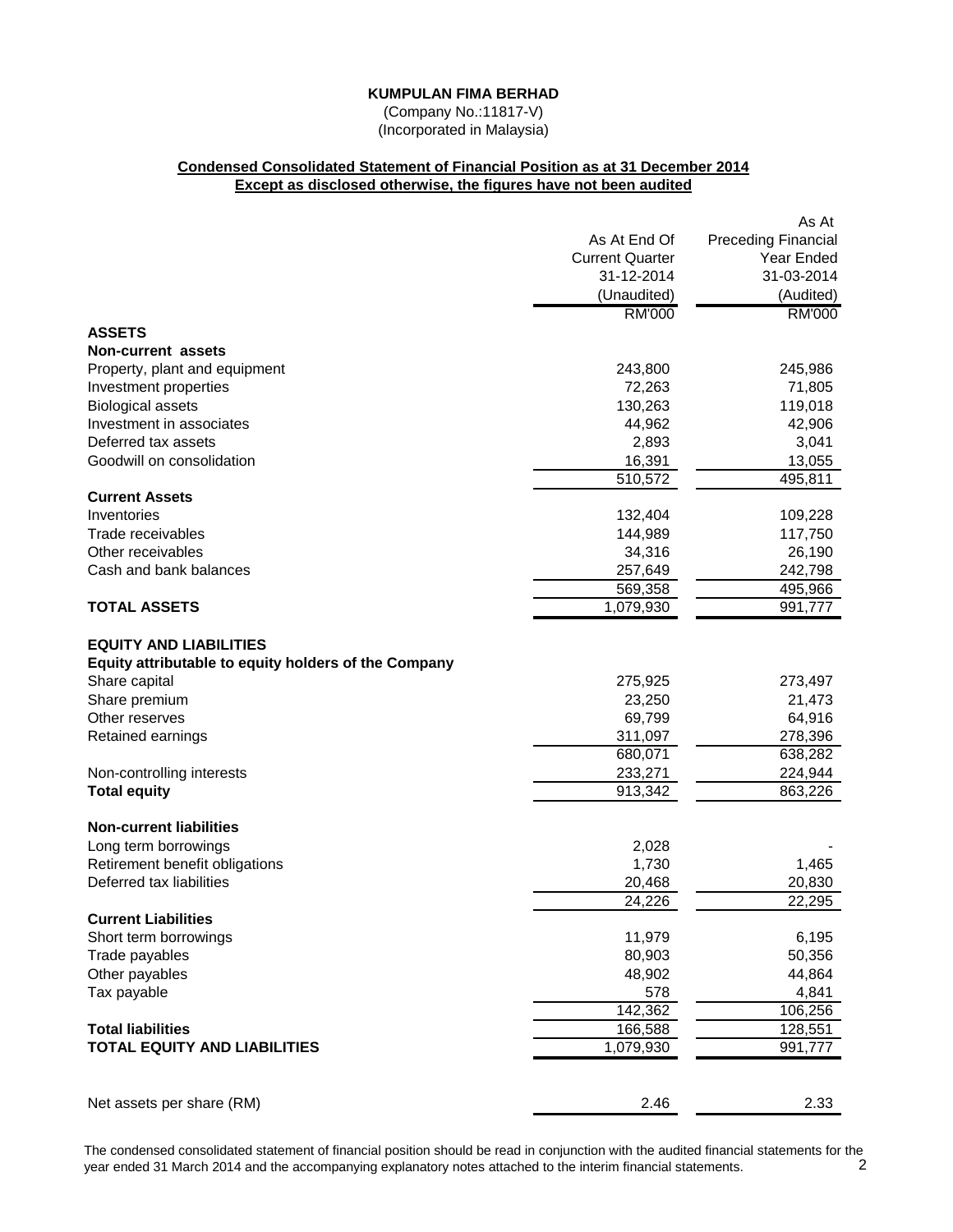(Company No.:11817-V) (Incorporated in Malaysia)

#### **Condensed Consolidated Statements of Changes in Equity For the Third Quarter Ended 31 December 2014 Except as disclosed otherwise, the figures have not been audited**

*Attributable to Owners of the Parent*

|                                                        |                                   |                                   |                                           |                                         | Non-distributable                   |                                                                                       |                                                                |                                                 | <b>Distributable</b>                |                               |                                                   |                                         |
|--------------------------------------------------------|-----------------------------------|-----------------------------------|-------------------------------------------|-----------------------------------------|-------------------------------------|---------------------------------------------------------------------------------------|----------------------------------------------------------------|-------------------------------------------------|-------------------------------------|-------------------------------|---------------------------------------------------|-----------------------------------------|
| Group                                                  | Share<br>capital<br><b>RM'000</b> | Share<br>premium<br><b>RM'000</b> | Other<br><b>Reserves</b><br><b>RM'000</b> | Revaluation<br>reserve<br><b>RM'000</b> | Capital<br>reserve<br><b>RM'000</b> | Capital<br>reserve<br>arising from<br>bonus issue in<br>subsidiaries<br><b>RM'000</b> | <b>Employee</b><br>share<br>option<br>reserve<br><b>RM'000</b> | Foreign<br>exchange<br>reserve<br><b>RM'000</b> | Retained<br>profit<br><b>RM'000</b> | <b>Total</b><br><b>RM'000</b> | Non-<br>controlling<br>interests<br><b>RM'000</b> | <b>Total</b><br>equity<br><b>RM'000</b> |
| At 1-4-2014                                            | 273,497                           | 21,473                            | 64,916                                    | 43,313                                  | 437                                 | 26,758                                                                                | 5,224                                                          | (10, 816)                                       | 278,396                             | 638,282                       | 224,944                                           | 863,226                                 |
| Profit for the period                                  |                                   |                                   |                                           |                                         |                                     |                                                                                       |                                                                |                                                 | 54,654                              | 54,654                        | 22,945                                            | 77,599                                  |
| Other comprehensive profit                             |                                   | $\overline{\phantom{a}}$          | 5,981                                     |                                         |                                     |                                                                                       |                                                                | 5,981                                           |                                     | 5,981                         |                                                   | 5,981                                   |
| Exercise of employee share options                     | 2,428                             | 1,777                             | (1,098)                                   |                                         |                                     |                                                                                       | (1,098)                                                        |                                                 |                                     | 3,107                         |                                                   | 3,107                                   |
| Dividend                                               |                                   | $\overline{\phantom{a}}$          |                                           |                                         |                                     |                                                                                       | $\overline{\phantom{a}}$                                       |                                                 | (21, 953)                           | (21, 953)                     | $\Omega$                                          | (21, 953)                               |
| Dividend paid to minority shareholders of a subsidiary |                                   | $\overline{\phantom{a}}$          |                                           |                                         |                                     |                                                                                       |                                                                |                                                 |                                     |                               | (14, 618)                                         | (14, 618)                               |
| At 31-12-2014                                          | 275,925                           | 23,250                            | 69,799                                    | 43,313                                  | 437                                 | 26,758                                                                                | 4,126                                                          | (4, 835)                                        | 311,097                             | 680,071                       | 233,271                                           | 913,342                                 |
|                                                        | <b>Share</b><br>capital           | <b>Share</b><br>premium           | <b>Reserves</b>                           | <b>Other Revaluation</b><br>reserve     | Capital<br>reserve                  | Capital<br>reserve<br>arising from<br>bonus issue in<br>subsidiaries                  | Employee<br>Share<br>Option<br>Reserve                         | Foreign<br>exchange<br>reserve                  | Retained<br>profit                  | Total                         | Non-<br>controlling<br>interests                  | <b>Total</b><br>equity                  |
| Group                                                  | <b>RM'000</b>                     | <b>RM'000</b>                     | <b>RM'000</b>                             | <b>RM'000</b>                           | <b>RM'000</b>                       | <b>RM'000</b>                                                                         | <b>RM'000</b>                                                  | <b>RM'000</b>                                   | <b>RM'000</b>                       | <b>RM'000</b>                 | <b>RM'000</b>                                     | <b>RM'000</b>                           |
| At 1-4-2013<br>Net profit for the year                 | 269,987                           | 18,273                            | 87,536                                    | 43,313                                  | 437                                 | 26,758                                                                                | 6,140                                                          | 10,888                                          | 237,507<br>52,727                   | 613,303<br>52,727             | 218,437                                           | 831,740<br>52,727                       |
| Total comprehensive income for the period              |                                   |                                   | (29, 805)                                 |                                         |                                     |                                                                                       | $\overline{\phantom{a}}$                                       | (29, 805)                                       | $\overline{\phantom{a}}$            | (29, 805)                     | 25,409                                            | (4, 396)                                |
| Exercise of employee share options                     | 2,847                             | 2,609                             | (1, 184)                                  |                                         |                                     |                                                                                       | (1, 184)                                                       |                                                 |                                     | 4,272                         |                                                   | 4,272                                   |
| Dividend                                               |                                   | $\overline{\phantom{a}}$          |                                           |                                         |                                     |                                                                                       | $\overline{\phantom{a}}$                                       |                                                 | (19, 413)                           | (19, 413)                     |                                                   | (19, 413)                               |
| Dividend paid to minority shareholders of a subsidiary |                                   | $\overline{\phantom{a}}$          |                                           |                                         |                                     |                                                                                       |                                                                |                                                 |                                     |                               | (15, 341)                                         | (15, 341)                               |
| At 31-12-2013                                          | 272,834                           | 20,882                            | 56,547                                    | 43,313                                  | 437                                 | 26,758                                                                                | 4,956                                                          | (18, 917)                                       | 270,821                             | 621,084                       | 228,505                                           | 849,589                                 |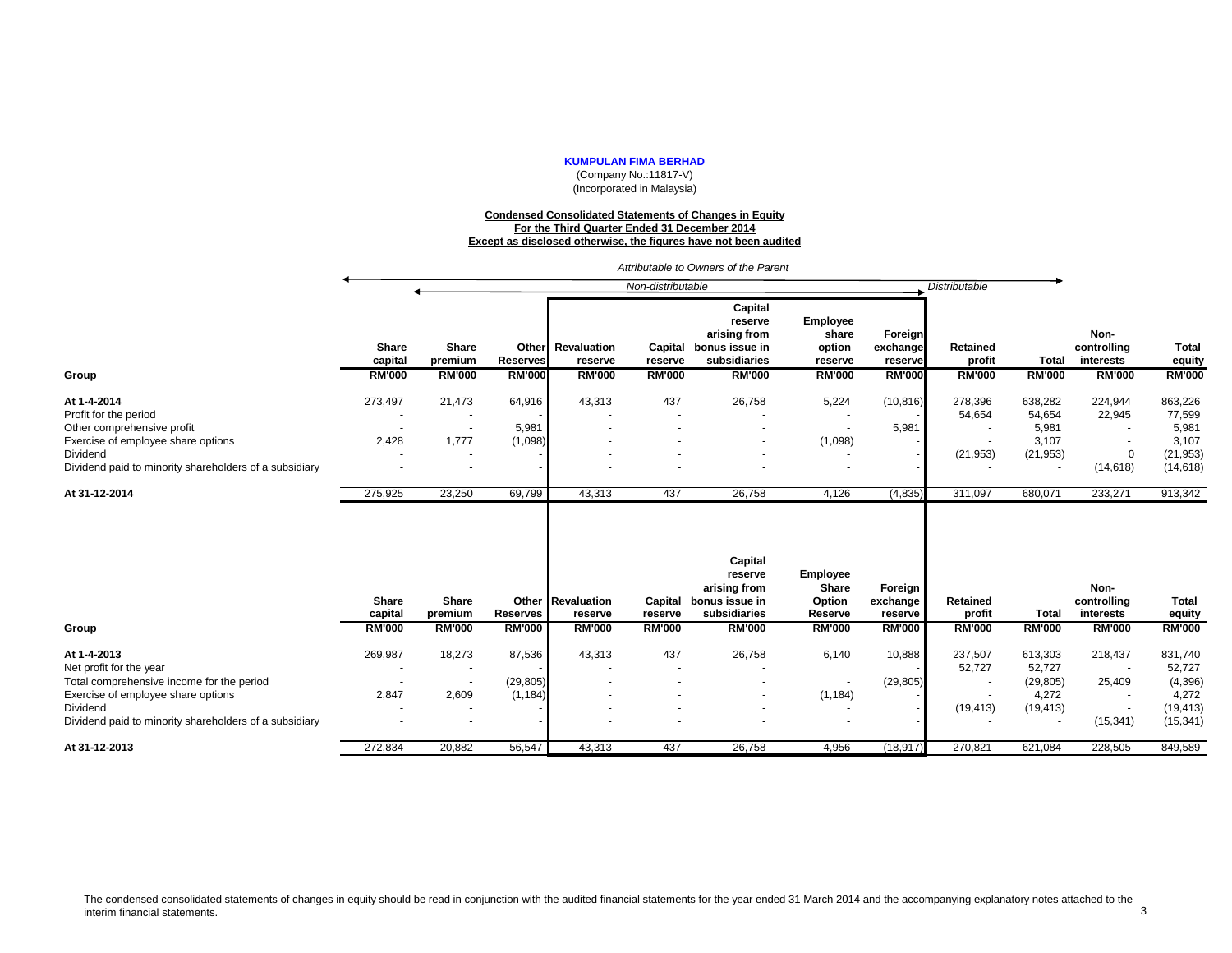(Company No.:11817-V) (Incorporated in Malaysia)

#### **Condensed Consolidated Statement of Cash Flows for the Third Quarter Ended 31 December 2014 Except as disclosed otherwise, the figures have not been audited**

|                                                                                                         | To Date                  |               |
|---------------------------------------------------------------------------------------------------------|--------------------------|---------------|
|                                                                                                         | 31-12-2014               | 31-12-2013    |
|                                                                                                         | <b>RM'000</b>            | <b>RM'000</b> |
| <b>CASH FLOWS FROM OPERATING ACTIVITIES</b>                                                             |                          |               |
|                                                                                                         |                          |               |
| Profit before taxation                                                                                  | 102,401                  | 105,536       |
| Adjustment for:<br>Depreciation for property, plant and equipment                                       | 22,249                   | 16,417        |
| Depreciation of investment properties                                                                   | 1,157                    | 1,196         |
| Amortisation of biological assets                                                                       | 4,236                    | 3,571         |
| Impairment loss on trade receivables                                                                    | 2,303                    | 1,072         |
| Write back of impairment loss on trade receivables                                                      | (846)                    | (556)         |
| Provision for retirement benefit obligation                                                             | 291                      | 184           |
| Writedown of inventories                                                                                | 166                      | 583           |
| Reversal of inventories written down                                                                    | $\overline{\phantom{a}}$ | (130)         |
| Gain on disposal of property, plant and equipment                                                       | (18)                     | (338)         |
| Gain from plantation investment compensation                                                            |                          | (778)         |
| Share of result of associates                                                                           | (2,627)                  | (3, 397)      |
| Interest expense                                                                                        | 249                      | 766           |
| Interest income                                                                                         | (5,637)                  | (5,665)       |
| Operating profit before working capital changes                                                         | 123,924                  | 118,461       |
| Increase in inventories                                                                                 | (17, 489)                | (3, 559)      |
| Increase in receivables                                                                                 | (35, 246)                | (35,021)      |
| Increase/(decrease) in payables                                                                         | 27,236                   | (11,098)      |
| Cash generated from operations                                                                          | 98,425                   | 68,783        |
| Interest paid                                                                                           | (249)                    | (766)         |
| Taxes paid                                                                                              | (27,020)                 | (18, 587)     |
| Retirement benefits paid                                                                                | $\overline{\phantom{a}}$ | (181)         |
| Net cash generated from operating activities                                                            | 71,156                   | 49,249        |
| <b>CASH FLOWS FROM INVESTING ACTIVITIES</b>                                                             |                          |               |
| Biological assets expenditure                                                                           | (16, 304)                | (22, 609)     |
| Proceeds from disposal of property, plant and equipment                                                 | 21                       | 304           |
| Plantation investment compensation                                                                      |                          | 1,097         |
| Purchase of property, plant and equipment                                                               | (14, 213)                | (23, 042)     |
| Net dividend received from an associated company                                                        | 570                      | 1,140         |
| Proceeds from finance lease oblgation                                                                   | 2,480                    |               |
| Repayment of obligation under finance lease                                                             | (452)                    |               |
| Interest received                                                                                       | 5,637                    | 5,665         |
| Net cash used in investing activities                                                                   | (22, 261)                | (37, 445)     |
| <b>CASH FLOWS FROM FINANCING ACTIVITIES</b>                                                             |                          |               |
| Net drawdown/(repayment) of short term borrowings                                                       | 2,503                    | (8,808)       |
| Proceeds from exercise of employee share scheme                                                         | 3,723                    | 4,271         |
| Dividend paid                                                                                           | (21, 953)                | (19, 413)     |
| Dividend paid to minority shareholders of a subsidiary                                                  | (14, 618)                | (15, 341)     |
| (Decrease)/increase in deposits on lien                                                                 | 173                      | (6)           |
| Net cash used in financing activities                                                                   | (30, 172)                | (39, 297)     |
| NET INCREASE/(DECREASE) IN CASH AND CASH EQUIVALENTS<br>EFFECT ON FOREIGN EXCHANGE RATE CHANGES IN CASH | 18,723                   | (27, 493)     |
| <b>AND CASH EQUIVALENTS</b>                                                                             | (3,699)                  | (14, 575)     |
| <b>CASH AND CASH EQUIVALENTS AT BEGINNING OF</b>                                                        |                          |               |
| <b>FINANCIAL PERIOD</b>                                                                                 | 242,625                  | 272,236       |
| <b>CASH AND CASH EQUIVALENTS AT END OF FINANCIAL PERIOD</b>                                             | 257,649                  | 230,168       |
| <b>CASH AND CASH EQUIVALENTS COMPRISE:</b>                                                              |                          |               |
| Cash and bank balances                                                                                  | 38,934                   | 28,572        |
| Fixed deposits with financial institutions *                                                            | 218,715                  | 208,409       |
| Secured bank overdrafts                                                                                 |                          | (6, 813)      |
|                                                                                                         | 257,649                  | 230,168       |
| * Fixed deposits with financial institutions comprise:                                                  |                          |               |
| <b>Fixed deposits</b>                                                                                   | 218,715                  | 208,582       |
| less : Deposits on lien                                                                                 |                          | (167)         |
|                                                                                                         | 218,715                  | 208,415       |
|                                                                                                         |                          |               |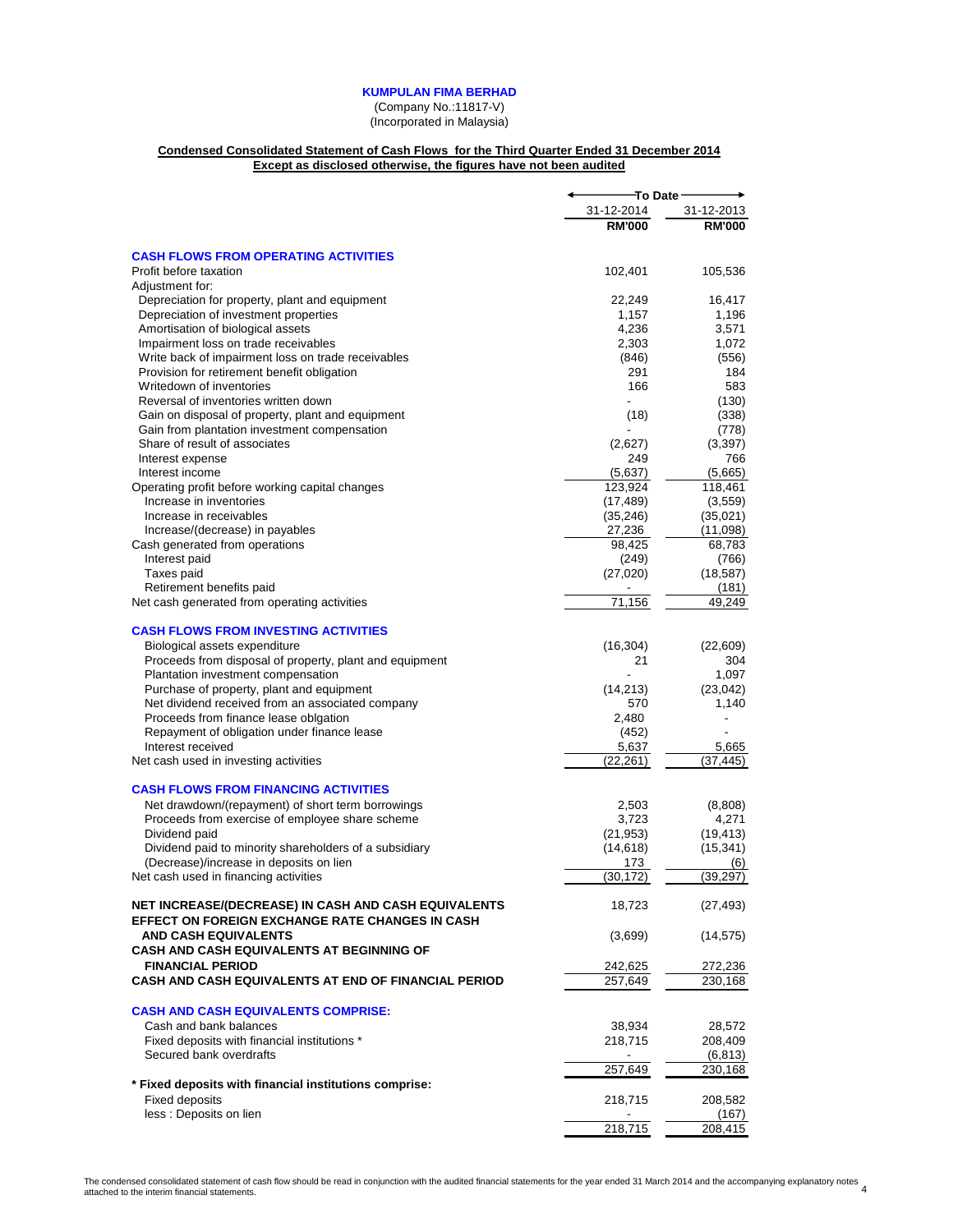- PART A FRS 134 requirements
- PART B Bursa Malaysia Securities Berhad ("Bursa Securities") Listing Requirements

# **PART A - REQUIREMENT OF FRSs**

# **A1. Accounting policies**

The interim financial statements are unaudited and have been prepared in accordance with the requirements of FRS 134: Interim Financial Reporting and paragraph 9.22 of the Listing Requirements of the Bursa Securities.

The interim financial statements should be read in conjunction with the audited financial statements for the year ended 31 March 2014. These explanatory notes attached to the interim financial statements provide an explanation of events and transactions that are significant to the understanding of the changes in the financial position and performance of the Group since the financial year ended 31 March 2014.

# **A2. Changes in accounting policies**

The significant accounting policies adopted are consistent with those of the audited financial statements for the year ended 31 March 2014 except for the adoption of the following new and revised Financial Reporting Standards ("FRS"), Amendments to FRSs and IC Interpretations.

#### **(a) Adoption of FRSs, Amendments to FRSs and IC Interpretations**

On 1 April 2014, the Group adopted the following FRSs, Amendments to FRSs, IC Interpretations and Amendments to IC Interpretations:

- Amendments to FRS 10: Consolidated Financial Statements: Investment Entities
- Amendments to FRS 12: Disclosure of Interests in Other Entities: Investment Entities
- Amendments to FRS 127 Separate Financial Statements (Investment Entities)
- Amendments to FRS 132: Financial Instruments: Presentation : Offsetting Financial Assets and Financial Liabilities
- Amendments to FRS 136: Impairment of assets Recoverable amount disclosures for non- financial assets
- Amendments to FRS 139: Financial instruments recognition and measurement : Novation of Derivatives and Continuation of Hedge Accounting
- IC Interpretation 21 : Levies

The adoption of the above FRSs, Amendments to FRS and Interpretations do not have significant impact on the financial statements of the Group for the current financial period.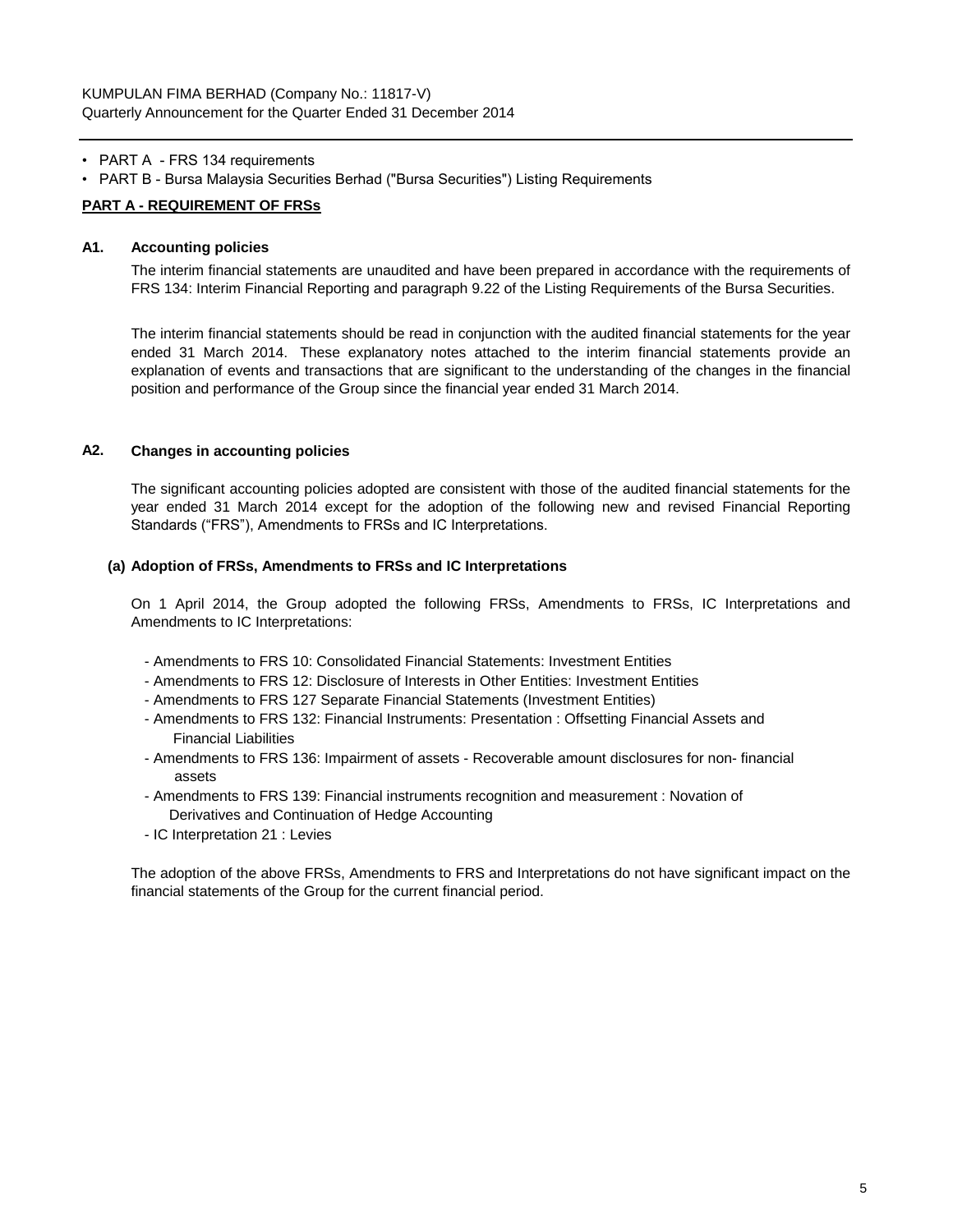# **A2. Changes in accounting policies (contd)**

# **(b) Standards and interpretations issued but not yet effective**

The Group has not early adopted the following new and amended FRS and IC Interpretations that are not yet effective:

|                                                                     | <b>Effective for annual period</b><br>beginning on or after |
|---------------------------------------------------------------------|-------------------------------------------------------------|
| Amendments to FRS 119: Employee benefits                            |                                                             |
| - Defined Benefit Plans: Employee Contributions                     | 1 July 2014                                                 |
| Annual Improvements to FRSs 2010-2012 Cycle                         | 1 July 2014                                                 |
| Annual Improvements to FRSs 2011-2013 Cycle                         | 1 July 2014                                                 |
| Amendments to FRS 11: Accounting for Acquisition of Interests in    |                                                             |
| Joint Operations                                                    | 1 January 2016                                              |
| Amendments to FRS 16 and FRS 138: Clarification of Acceptable       |                                                             |
| Methods of Depreciation and Amortisation                            | 1 January 2016                                              |
| FRS 14: Regulatory Deferral Accounts                                | 1 January 2016                                              |
| FRS 9 Financial Instruments (IFRS 9 issued by IASB in               |                                                             |
| November 2009)                                                      | To be announced                                             |
| FRS 9 Financial Instruments (IFRS 9 issued by IASB in October 2010) | To be announced                                             |
| FRS 9 Financial Instruments: Mandatory Effective Date of FRS 9 and  |                                                             |
| Transition Disclosures (Amendments to FRS 9 and FRS 7)              | To be announced                                             |
| FRS 9 Financial Instruments: Hedge Accounting and amendments to     |                                                             |
| FRS 9. FRS 7 and FRS 139                                            | To be announced                                             |

The Group will adopt the above pronouncements when they become effective in the respective financial periods. These pronouncements are not expected to have any effect to the financial statements of the Group upon their initial application, other than for FRS 9 Financial Instruments. The Group will assess the financial implications of FRS 9 Financial Instruments when the full standard is issued.

# **(c) Malaysian Financial Reporting Standards (MFRS Framework)**

On 19 November 2011, the Malaysian Accounting Standards Board ("MASB") issued a new MASB approved accounting framework, the Malaysian Financial Reporting Standards ("MFRS Framework"). The MFRS Framework is a fully IFRS-compliant framework, equivalent to IFRSs which is mandatory for adoption by all Entities Other than Private Entities for annual periods beginning on or after 1 January 2012, with the exception for Transitioning Entities. Transitioning Entities, being entities which are subject to the application of MFRS 141 Agriculture and/or IC Interpretation 15 Agreements for the Construction of Real Estate are given an option to defer adoption of the MFRS Framework for one year. Consequently, adoption of the MFRS Framework by Transitioning Entities will be mandatory for annual periods beginning on or after 1 January 2017. Transitioning Entities also include those entities that consolidate, equity account or proportionately consolidate an entity that has chosen to continue to apply the FRS Framework for annual periods beginning on or after 1 January 2012.

Subsequent to MASB announcement on 30 June 2012, MASB had on 7 August 2013 decided to allow agriculture and real estate companies ("Transitioning Entities") to defer the adoption of the MFRS Framework for another year. MFRS will therefore be mandated for all companies for annual periods beginning on or after 1 January 2017. This decision comes after an extensive deliberation by MASB and taking into account both local and international developments affecting these standards.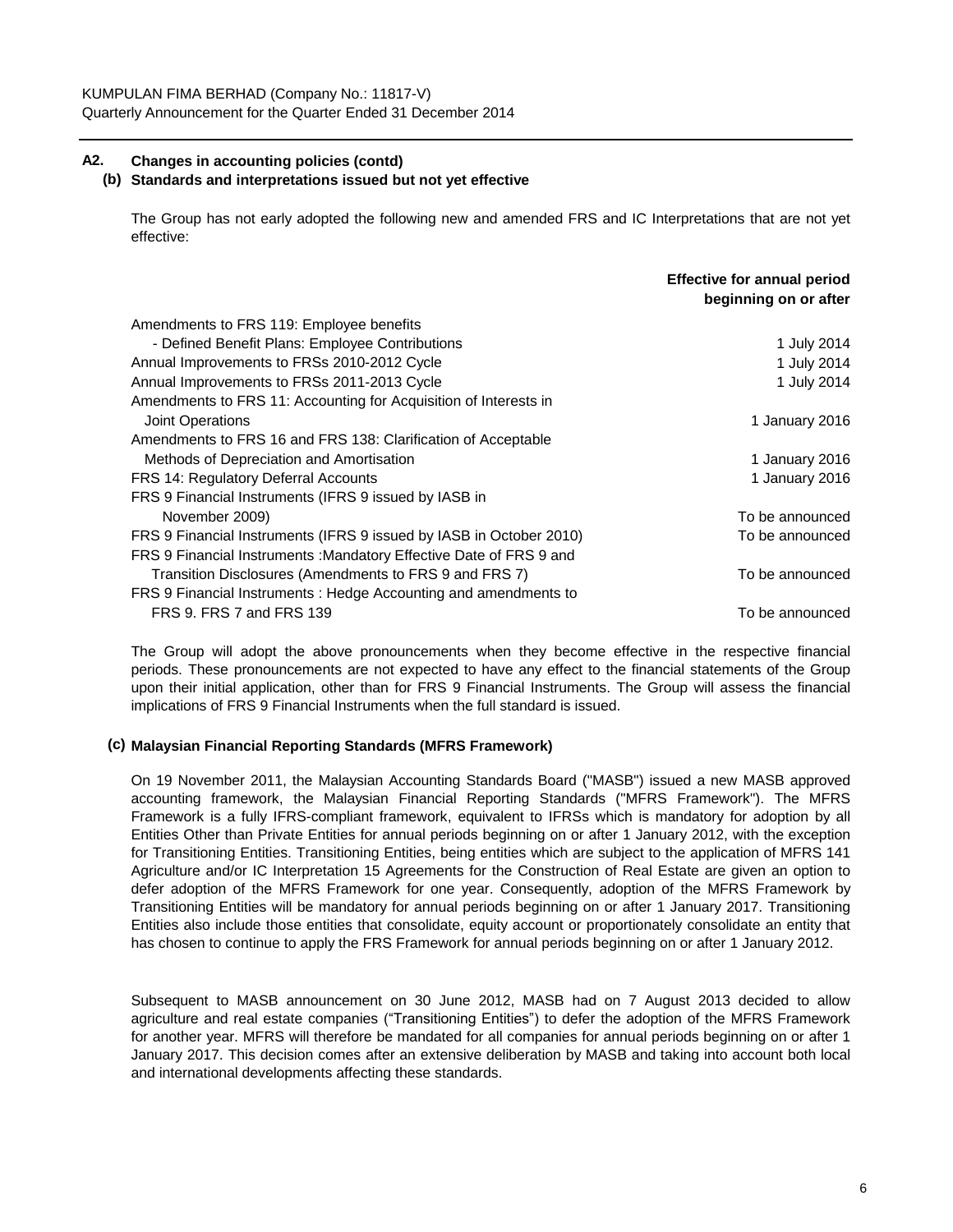# **A2. Changes in accounting policies (contd)**

#### **(c) Malaysian Financial Reporting Standards (MFRS Framework) (contd)**

The Group falls within the scope definition of Transitioning Entities and have opted to defer adoption of the new MFRS Framework. Accordingly, the Group will be required to prepare financial statements using the MFRS Framework in its first MFRS interim financial statements for the quarter ending 30 June 2017. In presenting its first MFRS financial statements, the Group will be required to restate the comparative financial statements to amounts reflecting the application of MFRS Framework. The majority of the adjustments required on transition will be made, retrospectively, against opening retained profits.

Currently, the Group is in the process of assessing the gap between current Group accounting policies and the requirements of MFRS Framework and expects to be in a position to fully comply with the requirements of the MFRS Framework for the financial year ending 31 March 2018.

# **A3. Auditors' Report on Preceding Annual Financial Statements.**

The financial statements of the Group for the financial year ended 31 March 2014 were not subject to any audit qualification.

# **A4. Seasonal and cyclical factors**

The operations of the Group are not affected by any seasonal or cyclical factors other than the manufacturing segment which is affected by cyclical changes in volumes of certain products whilst the plantation segment is affected by seasonal crop production, weather conditions and fluctuating commodity prices.

## **A5. Unusual items affecting the financial statements**

There were no unusual items affecting the financial statements of the Group for the current quarter.

#### **A6. Changes in estimates**

There were no changes in estimates arising from the adoption of the new and/or revised FRSs, that would have a material effect on the current quarter's results.

#### **A7. Issuances, cancellation, repurchases, resale and repayment of debts and equity securities**

There were no issuances, cancellations, repurchases, resale and repayments of debts and equity securities for the current quarter except for the issuance of the following new ordinary shares of RM1.00 each pursuant to the Company Employees' Share Scheme.

|                     | No. of |                 |
|---------------------|--------|-----------------|
| <b>Option price</b> | share  | Cash            |
| per share           | issued | <b>Proceeds</b> |
| RM                  |        | RM              |
| 1.48                | 75,000 | 111,000         |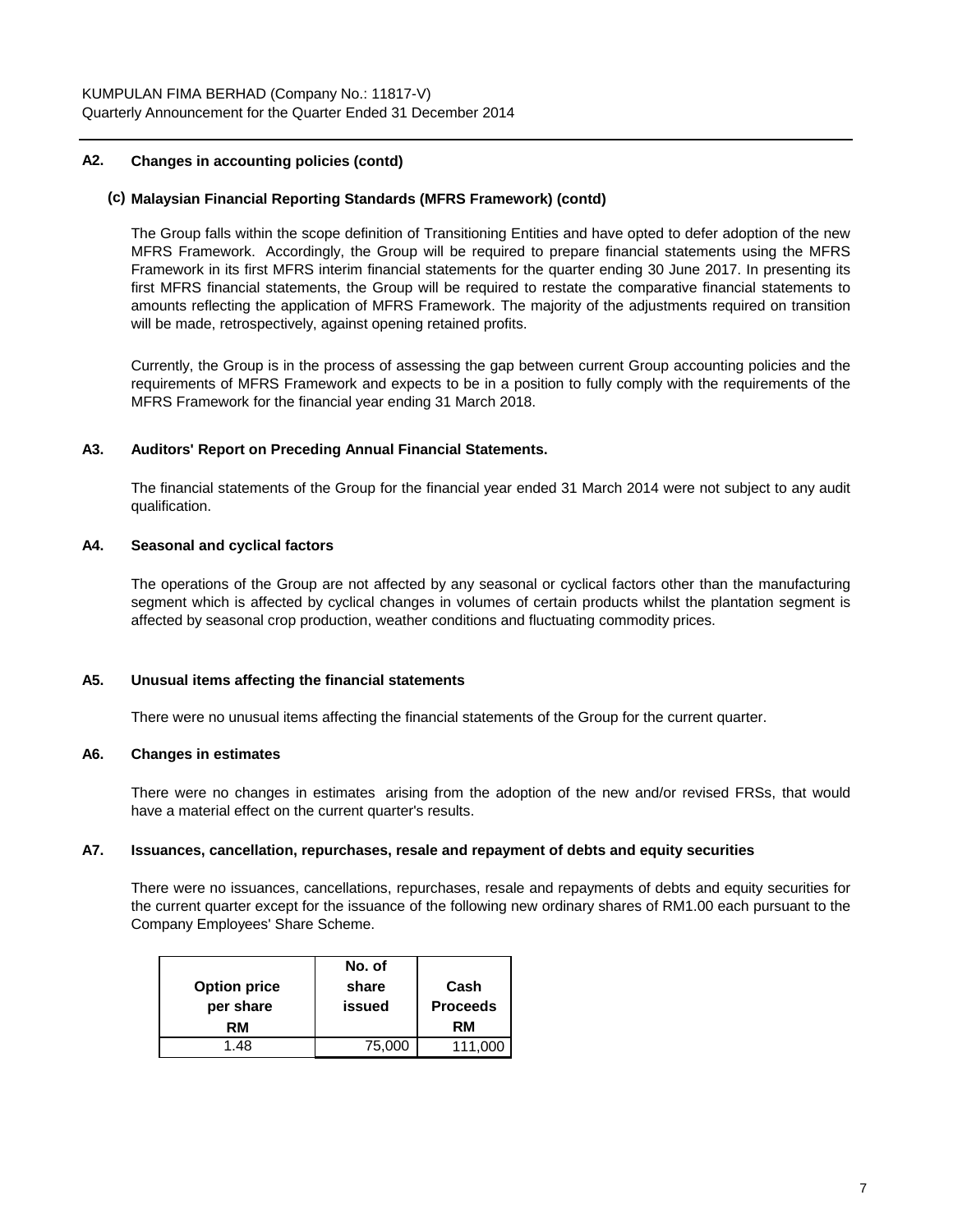# **A8. Dividend paid**

On 15 October 2014, a single-tier final dividend of 8% in respect of the financial year ended 31 March 2014 amounting to RM22,069,320 was paid (2013: RM19,412,738).

# **A9. Segmental revenue and results for business segments**

|                                    | <b>Individual Quarter</b> |                        |               | <b>Cumulative Quarter</b> |
|------------------------------------|---------------------------|------------------------|---------------|---------------------------|
|                                    |                           | Current Preceding Year |               | Current Preceding Year    |
|                                    | Year                      | Corresponding          | Year          | Corresponding             |
|                                    | Quarter                   | Quarter                | To Date       | Period                    |
|                                    | 31-12-2014                | 31-12-2013             | 31-12-2014    | 31-12-2013                |
| <b>Revenue</b>                     | <b>RM'000</b>             | <b>RM'000</b>          | <b>RM'000</b> | <b>RM'000</b>             |
| Manufacturing*                     | 74,533                    | 68,576                 | 202,861       | 183,462                   |
| Plantation                         | 31,601                    | 22,360                 | 82,875        | 67,595                    |
| <b>Bulking</b>                     | 17,966                    | 15,567                 | 50,279        | 47,006                    |
| Food                               | 25,804                    | 24,294                 | 70,064        | 66,050                    |
| <b>Others</b>                      | 3,565                     | 3,472                  | 12,366        | 10,012                    |
|                                    | 153,469                   | 134,269                | 418,445       | 374,125                   |
| Elimination of inter-segment sales | (2, 214)                  | (2, 160)               | (8,684)       | (6,051)                   |
|                                    | 151,255                   | 132,109                | 409,761       | 368,074                   |
| <b>Profit before taxation</b>      |                           |                        |               |                           |
| Manufacturing*                     | 13,907                    | 21,350                 | 39,784        | 54,155                    |
| Plantation                         | 9,107                     | 6,698                  | 25,720        | 18,632                    |
| <b>Bulking</b>                     | 10,916                    | 8,806                  | 29,256        | 27,094                    |
| Food                               | 2,595                     | 882                    | 6,240         | 1,833                     |
| <b>Others</b>                      | 633                       | 2,006                  | (1, 225)      | 425                       |
|                                    | 37,158                    | 39,742                 | 99,775        | 102,139                   |
| Associated companies               | 1,686                     | 2,719                  | 2,626         | 3,397                     |
|                                    | 38,844                    | 42,461                 | 102,401       | 105,536                   |

\* Production and trading of security documents.

# **A10. Profit before taxation**

The following amounts have been included in arriving at profit before taxation:

|                                        |                                  | <b>Individual Quarter</b> | <b>Cumulative Quarter</b> |                       |  |
|----------------------------------------|----------------------------------|---------------------------|---------------------------|-----------------------|--|
|                                        | <b>Preceding Year</b><br>Current |                           | Current                   | <b>Preceding Year</b> |  |
|                                        | Year                             | Corresponding             | Year                      | Corresponding         |  |
|                                        | 31-12-2014                       | 31-12-2013                | 31-12-2014                | 31-12-2013            |  |
| Other income                           | <b>RM'000</b>                    | <b>RM'000</b>             | <b>RM'000</b>             | <b>RM'000</b>         |  |
| Interest Income                        | 1,661                            | 2,140                     | 5,637                     | 5,665                 |  |
| Gain on disposal of property,          |                                  |                           |                           |                       |  |
| plant and equipment                    | 11                               | 117                       | 18                        | 338                   |  |
| (Loss)/Gain from plantation investment |                                  |                           |                           |                       |  |
| compensation                           |                                  | (60)                      |                           | 778                   |  |
| Share of profit from sale of coal      | 57                               | $\blacksquare$            | 1,497                     | $\blacksquare$        |  |
| Foreign exchange gain                  | 1.304                            | 1,639                     | 5,305                     | 1.245                 |  |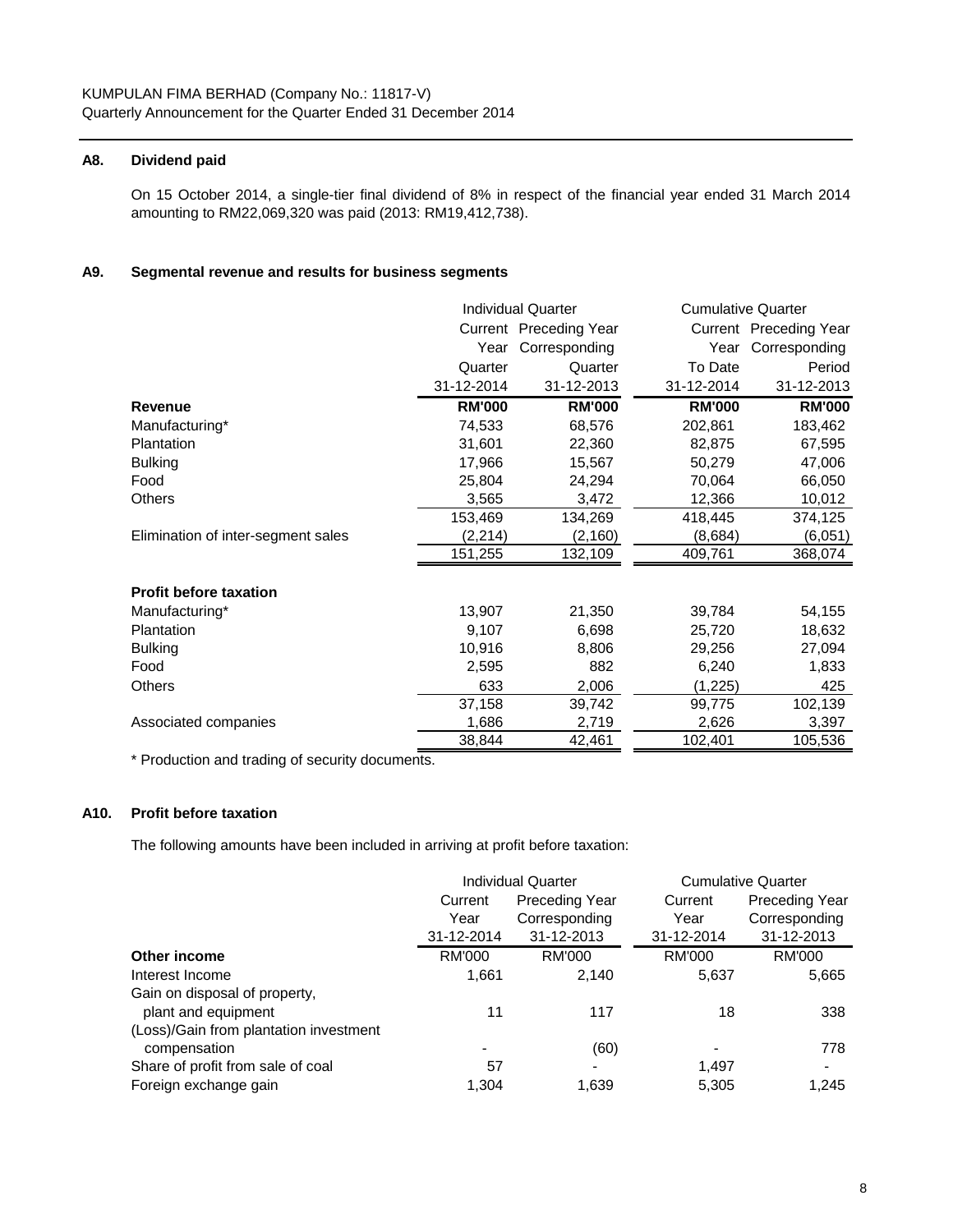# **A10. Profit before taxation (contd)**

|                                  | <b>Individual Quarter</b> |                       | <b>Cumulative Quarter</b> |                       |
|----------------------------------|---------------------------|-----------------------|---------------------------|-----------------------|
|                                  | Current                   | <b>Preceding Year</b> | Current                   | <b>Preceding Year</b> |
|                                  | Year                      | Corresponding         | Year                      | Corresponding         |
|                                  | Quarter                   | Quarter               | To Date                   | Period                |
|                                  | 31-12-2014                | 31-12-2013            | 31-12-2014                | 31-12-2013            |
|                                  | <b>RM'000</b>             | RM'000                | <b>RM'000</b>             | <b>RM'000</b>         |
| <b>Operating expenses</b>        |                           |                       |                           |                       |
| Depreciation and amortisation    | 10,192                    | 7.798                 | 27,642                    | 21,184                |
| Interest expense                 | 138                       | 187                   | 249                       | 766                   |
| Impairment loss on trade         |                           |                       |                           |                       |
| receivables                      | 2                         | 996                   | 2,303                     | 1,072                 |
| Write back of impairment loss on |                           |                       |                           |                       |
| trade receivables                | (771)                     | (367)                 | (846)                     | (556)                 |
| Write down of inventories        | 27                        | 415                   | 166                       | 453                   |

The Group does not deal in derivatives.

# **A11. Valuation of property, plant and equipment**

The valuations of land and building have been brought forward from the financial statements for the year ended 31 March 2014.

#### **A12. Subsequent material events**

There were no material events subsequent to the end of the current quarter.

#### **A13. Inventories**

During the quarter, there was no significant write-down or write-back of inventories except as disclosed in Note A10 as above.

#### **A14. Changes in the composition of the Group**

There were no changes in the composition of the Group for the financial period to date including business combinations, acquisition or disposal of subsidiaries and long term investments, restructuring and discontinued operations.

#### **A15. Changes in contingent liabilities**

There were no additional contingent liabilities during the current quarter, except as disclosed in Note B11 herein.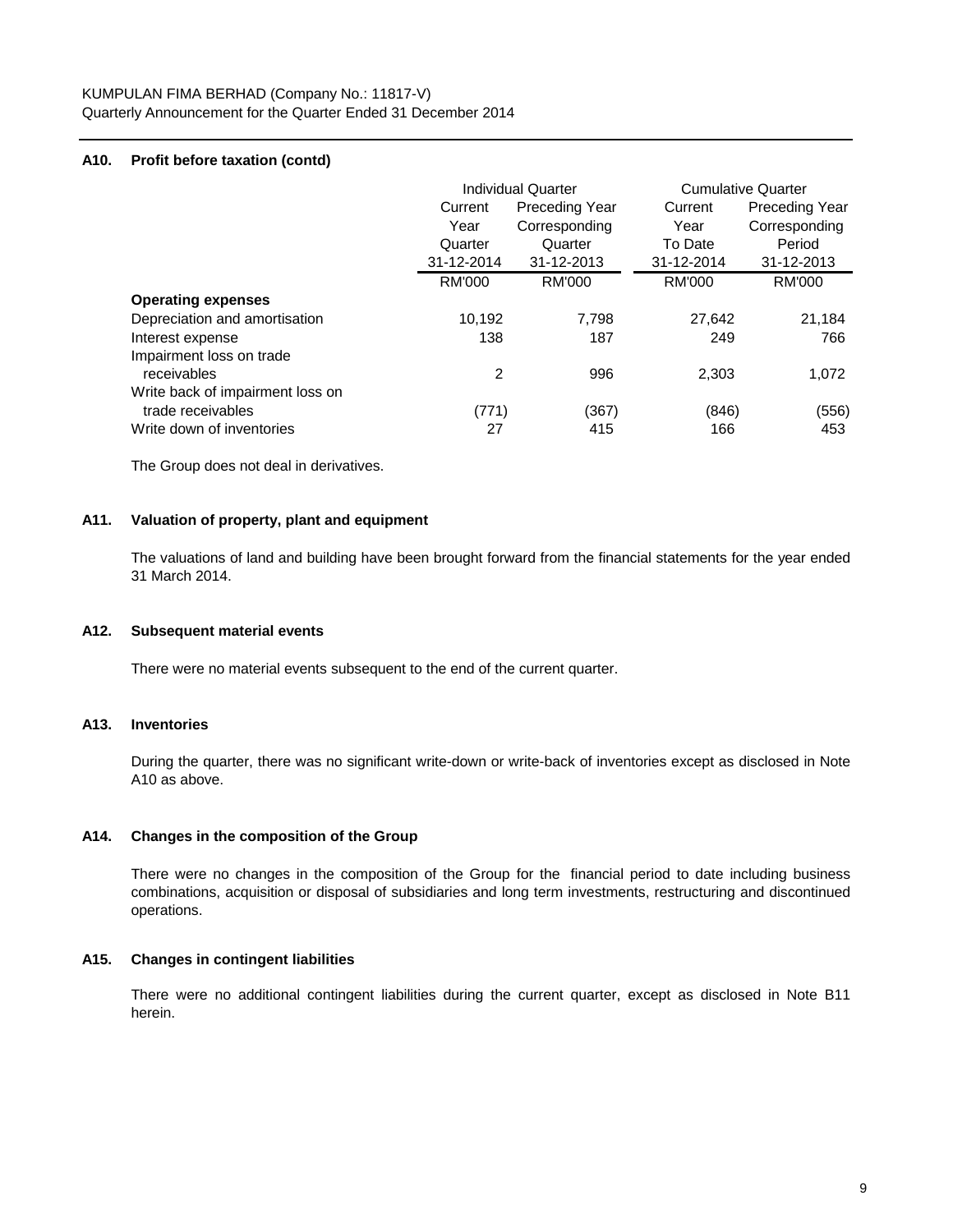# **A16. Significant acquisition of property, plant and equipment**

For the current quarter under review the Group's acquisitions of property, plant and equipment are as follows :

|                                   | <b>Current Year</b> |
|-----------------------------------|---------------------|
|                                   | To Date             |
|                                   | RM'000              |
| Plant and equipment               | 2.794               |
| Vehicles                          | 2,381               |
| Land and Buildings                | 5,382               |
| Furniture, fittings and computers | 3,656               |
|                                   | 14.213              |

# **A17. Capital commitments**

The amount of commitments not provided for in the interim financial statements as at 31 December 2014 were as follows:

|                                                       | <b>Current Year</b> |
|-------------------------------------------------------|---------------------|
|                                                       | To Date             |
|                                                       | RM'000              |
| Property, plant and equipment                         |                     |
| Approved and contracted for                           | 9.699               |
| Approved but not contracted for                       | 44.412              |
| Share of capital commitments of associated companies: |                     |
| Property, plant and equipment                         |                     |
| Approved and contracted for                           | 41                  |
|                                                       |                     |

# **A18. Related party transactions**

The Group's related party transactions during the financial period were as follows:

| KFB and its subsidiaries                     | Transacting<br>parties                                   | Relationship                                | Nature of<br>transactions                  | RM'000   |
|----------------------------------------------|----------------------------------------------------------|---------------------------------------------|--------------------------------------------|----------|
| Kumpulan Fima Berhad                         | <b>BHR Enterprise</b>                                    | Common                                      | Advisory                                   |          |
|                                              | Sdn Bhd                                                  | Shareholders/<br><b>Directors</b>           | services                                   | (90)     |
| Fima Corporation Berhad                      | <b>Nationwide Express</b><br><b>Courier Services Bhd</b> | Common<br>Shareholders/<br><b>Directors</b> | Rental income                              | 59       |
| Fima Corporation Berhad                      | TD Technologies<br>Sdn. Bhd.                             | Common<br><b>Directors</b>                  | Purchase made-<br>Software rental          | (71)     |
| PT Nunukan Jaya Lestari                      | PT Pohon Emas                                            | Common                                      | Purchase of fresh                          |          |
|                                              | Lestari                                                  | Shareholders/<br><b>Directors</b>           | fruit bunches                              | (6, 756) |
| Percetakan Keselamatan<br>Nasional Sdn. Bhd. | Fima Instanco Sdn. Bhd.                                  | Common<br>Shareholders/<br><b>Directors</b> | Rental income                              | 90       |
| Percetakan Keselamatan<br>Nasional Sdn. Bhd. | <b>Nationwide Express</b><br><b>Courier Services Bhd</b> | Common<br>Shareholders/<br><b>Directors</b> | Purchase<br>made -<br>delivery<br>services | (85)     |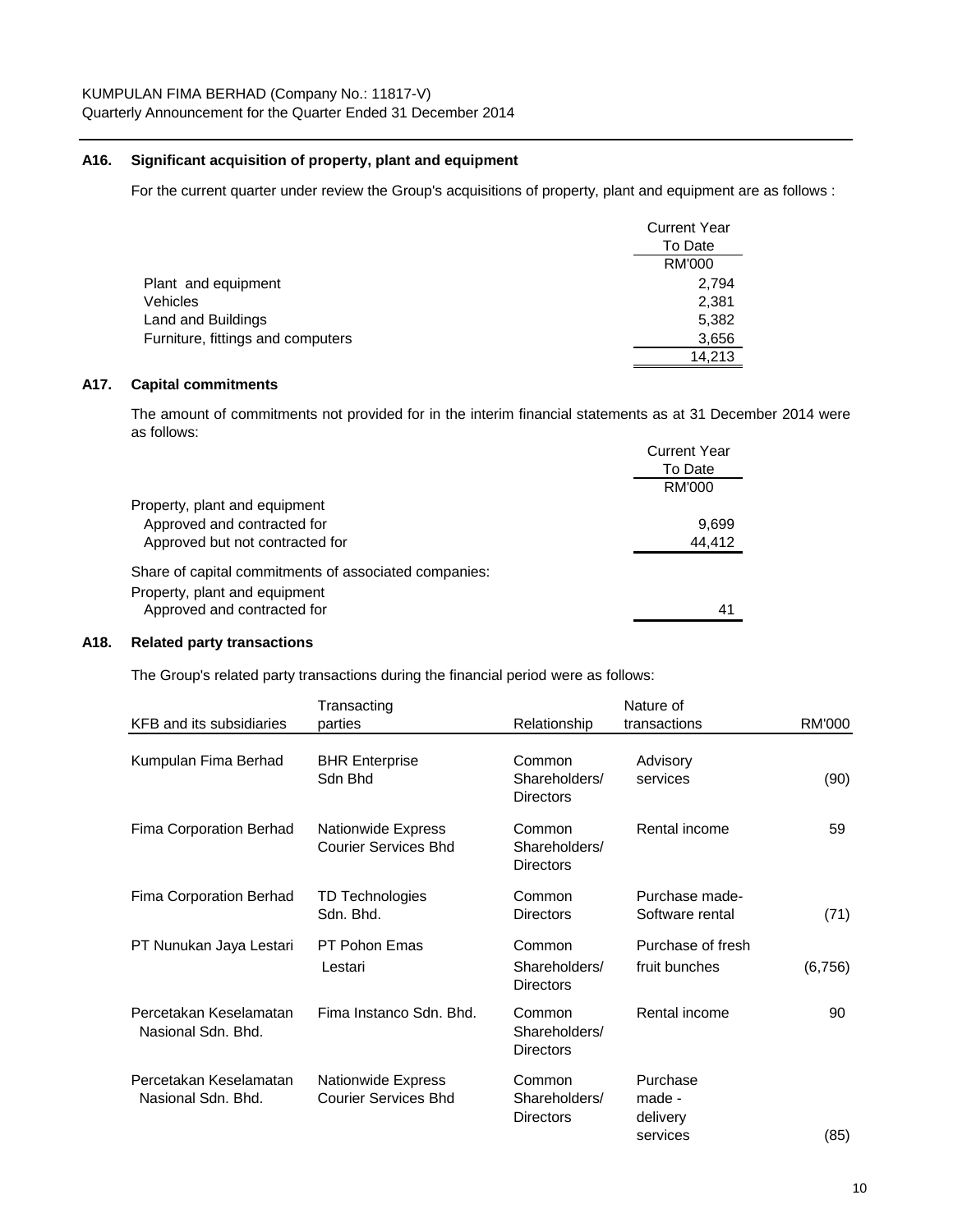# **PART B - BURSA SECURITIES LISTING REQUIREMENTS**

#### **B1. Review of performance**

#### **Group Performance**

|                   | <b>Current</b> | <b>Previous</b> |          |       |
|-------------------|----------------|-----------------|----------|-------|
| (RM Million)      | YTD            | YTD             | Variance | %     |
| Revenue           | 409.76         | 368.07          | 41.69    | 11.3  |
| Profit Before Tax | 102.40         | 105.54          | (3.14)   | (3.0) |

Group revenue for the 9 months ended 31 December 2014 increased to RM409.76 million as compared to RM368.07 million recorded in the previous corresponding period. The increase of RM41.69 million (11.3%) was attributed to the higher revenue generated by all divisions.

Despite the increase in revenue, profit before tax ("PBT") declined by RM3.14 million to RM102.4 million from last year, impacted by the lower PBT recorded by manufacturing division. The other divisions registered higher PBT than last year.

The performance of each business division is as follows:

#### **Manufacturing Division**

|                          | Current | <b>Previous</b> |          |        |
|--------------------------|---------|-----------------|----------|--------|
| (RM Million)             | YTD     | YTD.            | Variance | %      |
| Revenue                  | 202.86  | 183.46          | 19.40    | 10.6   |
| <b>Profit Before Tax</b> | 39.78   | 54.16           | (14.38)  | (26.6) |

Revenue from **Manufacturing Division** increased by 10.6% to RM202.86 million from RM183.46 million recorded last year, driven by higher sales volume of certain documents. However, PBT decreased by 26.6% to RM39.78 million from RM54.16 million posted last year due to less favourable sales mix.

#### **Plantation Division**

|                                | <b>Current</b> | <b>Previous</b> |          |         |
|--------------------------------|----------------|-----------------|----------|---------|
| (RM Million)                   | YTD            | YTD             | Variance | %       |
| <b>Revenue</b>                 |                |                 |          |         |
| Indonesia                      |                |                 |          |         |
| - Crude palm oil (CPO)         | 76.18          | 54.99           | 21.19    | 38.5    |
| - Crude palm kernel oil (CPKO) |                | 6.93            | (6.93)   | (100.0) |
| Malaysia                       |                |                 |          |         |
| - Fresh fruit bunch/Pineapple  | 6.69           | 5.68            | 1.01     | 17.8    |
| Total                          | 82.87          | 67.60           | 15.27    | 22.6    |
|                                |                |                 |          |         |
| <b>Profit Before Tax</b>       | 25.72          | 18.63           | 7.09     | 38.1    |
| <b>Sales Quantity (mt)</b>     |                |                 |          |         |
| <b>CPO</b>                     | 33,335         | 30,096          | 3,239    | 10.8    |
| <b>CPKO</b>                    |                | 2,114           | (2, 114) |         |
| Average net CIF selling price, |                |                 |          |         |
| net of duty (RM)               |                |                 |          |         |
| <b>CPO</b>                     | 2,187          | 1,827           | 360      | 19.7    |
| <b>CPKO</b>                    |                | 2,028           | (2,028)  |         |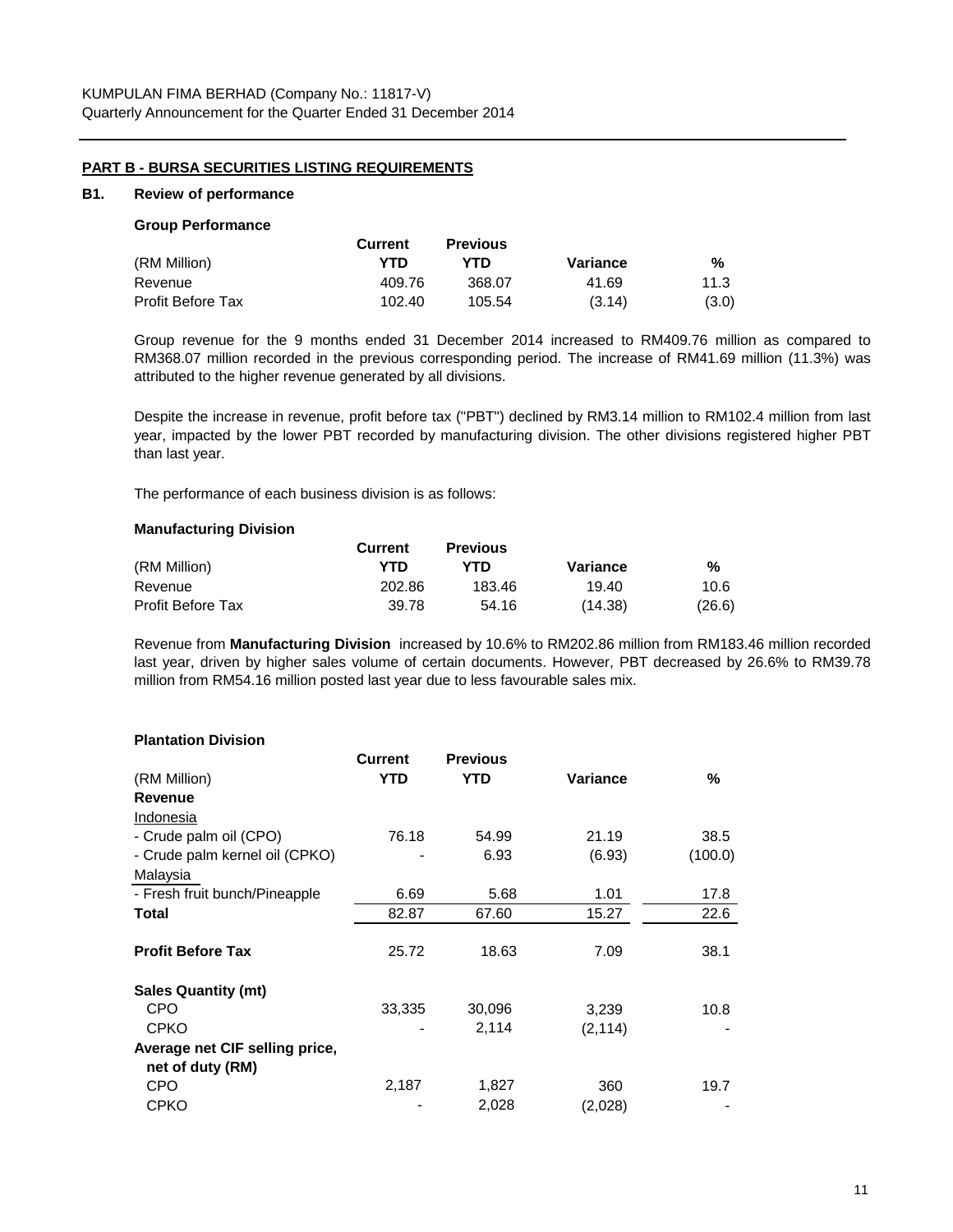# **B1. Review of performance (contd) Plantation Division (contd)**

Revenue from **Plantation Division** grew by 22.6% to RM82.87 million compared to the corresponding period last year due to higher sales volume and average selling price of CPO. Correspondingly, the division registered a PBT of RM25.72 million, 38.1% higher over the same period last year.

# **Bulking Division**

|                   | <b>Current</b> | <b>Previous</b> |          |     |
|-------------------|----------------|-----------------|----------|-----|
| (RM Million)      | YTD            | YTD             | Variance | %   |
| Revenue           | 50.28          | 47.01           | 3.27     | 7.0 |
| Profit Before Tax | 29.26          | 27.09           | 2.17     | 8.0 |

**Bulking Division's** revenue rose RM3.27 million (7.0%) to RM50.28 million compared to last year's of RM47.01 million primarily as a result of higher contributions from the base oil and oleo chemical segments. In line with the increase in revenue, the division's PBT increased by RM2.17 million (8.0%) to RM29.26 million.

# **Food Division**

|                          | <b>Current</b> | <b>Previous</b> |          |        |
|--------------------------|----------------|-----------------|----------|--------|
| (RM Million)             | YTD            | YTD             | Variance | %      |
| <b>Revenue</b>           |                |                 |          |        |
| Papua New Guinea (PNG)   | 65.64          | 59.65           | 5.99     | 10.0   |
| Malaysia                 | 4.42           | 6.40            | (1.98)   | (30.9) |
|                          | 70.06          | 66.05           | 4.01     | 6.1    |
| <b>Profit Before Tax</b> | 6.24           | 1.83            | 4.41     | 241.0  |

**Food Division** posted an increase in revenue to RM70.06 million compared to RM66.05 million recorded in the same period last year. The increase in revenue was on the back of higher average selling price following the price increase effected by the division's PNG subsidiary in August 2014. Correspondingly, PBT for the current quarter rose by RM4.41 million as compared to same period last year.

#### **B2. Comparison with preceding quarter's results**

| <b>Group Performance</b> |  |
|--------------------------|--|
|--------------------------|--|

|                   | OTR <sub>3</sub> | OTR 2          |          |      |
|-------------------|------------------|----------------|----------|------|
| (RM Million)      | FY 2015          | <b>FY 2015</b> | Variance | %    |
| Revenue           | 151.26           | 129.13         | 22.13    | 17.1 |
| Profit Before Tax | 38.84            | 31.51          | 7.33     | 23.3 |

The Group's revenue increased by 17.1% or RM22.13 million to RM151.26 million as compared to the preceding quarter, as a result of the higher revenue recorded by manufacturing, plantation and bulking divisions.

PBT also increased by RM7.33 million to RM38.84 million as compared to RM31.51 million recorded in the preceding quarter due to improved contributions by all divisions.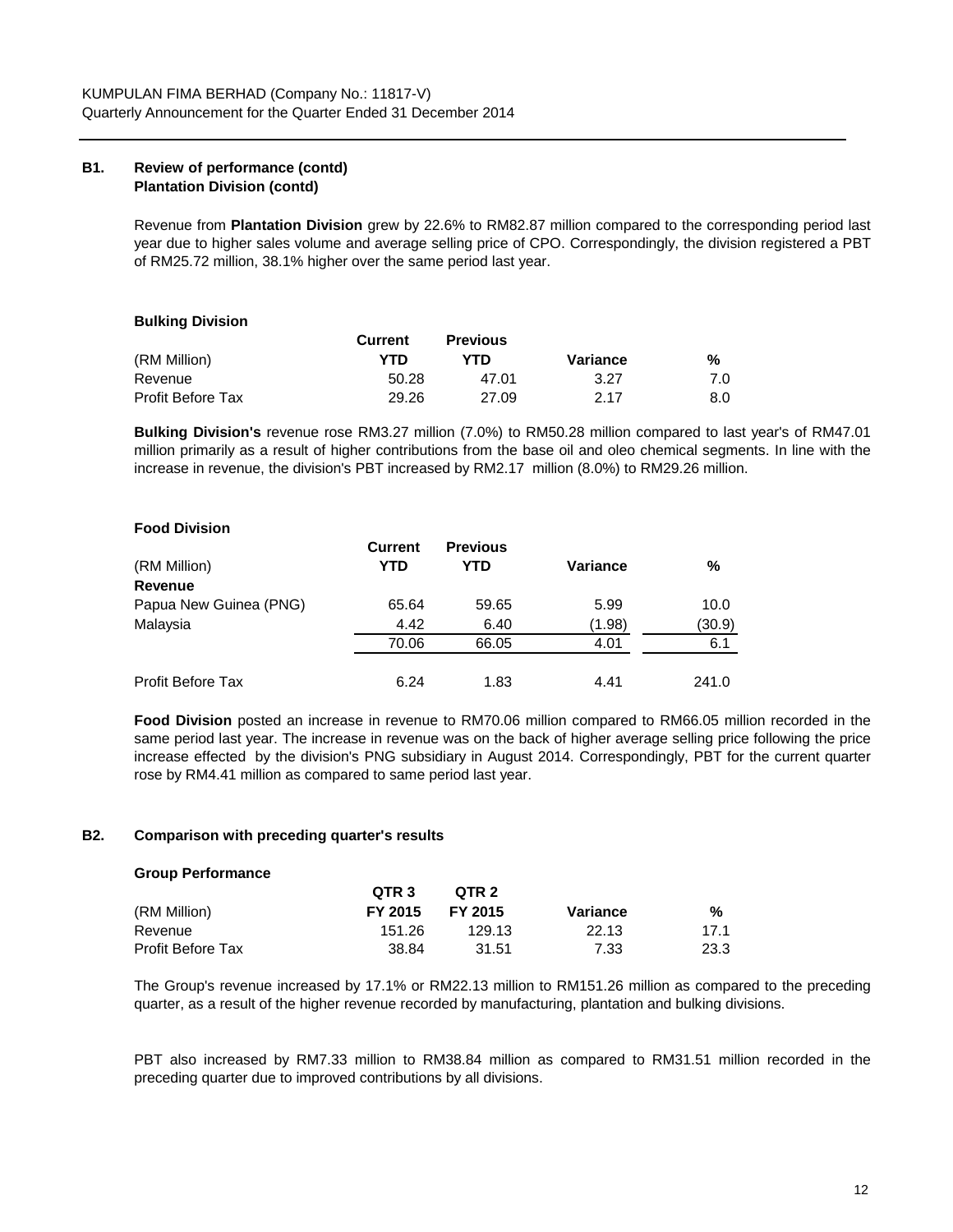#### **B2. Comparison with preceding quarter's results (contd)**

**Bulking Division**

The performance of each business division is as follows:

| <b>Manufacturing Division</b> |                  |         |          |      |
|-------------------------------|------------------|---------|----------|------|
|                               | OTR <sub>3</sub> | QTR 2   |          |      |
| (RM Million)                  | FY 2015          | FY 2015 | Variance | %    |
| Revenue                       | 74.53            | 62.21   | 12.33    | 19.8 |
| <b>Profit Before Tax</b>      | 13.91            | 13.44   | 0.5      | 3.5  |

**Manufacturing Division's** revenue for the quarter rose by 19.8% compared to the preceding quarter due to higher sales volume on certain security and confidential products. On the back of higher revenue but less favourable sales mix, PBT increased by 3.5% for the current quarter.

| <b>Plantation Division</b>                         |                  |                  |          |       |
|----------------------------------------------------|------------------|------------------|----------|-------|
|                                                    | QTR <sub>3</sub> | QTR <sub>2</sub> |          |       |
| (RM Million)                                       | FY 2015          | FY 2015          | Variance | ℅     |
| Revenue                                            |                  |                  |          |       |
| Indonesia                                          |                  |                  |          |       |
| - CPO                                              | 29.57            | 26.90            | 2.67     | 9.9   |
| Malaysia                                           |                  |                  |          |       |
| - Fresh fruit bunch/Pineapple                      | 2.03             | 2.13             | (0.10)   | (4.7) |
| Total                                              | 31.60            | 29.03            | 2.57     | 8.9   |
| <b>Profit Before Tax</b>                           | 9.11             | 7.77             | 1.34     | 17.2  |
| <b>Sales Quantity (mt)</b>                         |                  |                  |          |       |
| <b>CPO</b>                                         | 11,236           | 10,078           | 1,158    | 11.5  |
| Average net CIF selling price,<br>net of duty (RM) |                  |                  |          |       |
| <b>CPO</b>                                         | 2,357            | 1,956            | 401      | 20.5  |

**Plantation Division** recorded revenue and PBT of RM31.6 million and RM9.11 million, respectively, representing a 8.9% and 17.2% increase, respectively, over the previous quarter. The increase was due to higher sales volume and selling price of CPO.

| <b>PURILITY PRISION</b>  |                  |         |          |      |
|--------------------------|------------------|---------|----------|------|
|                          | QTR <sub>3</sub> | QTR 2   |          |      |
| (RM Million)             | FY 2015          | FY 2015 | Variance | %    |
| Revenue                  | 17.97            | 17.02   | 0.94     | 5.5  |
| <b>Profit Before Tax</b> | 10.92            | 9.90    | 1.02     | 10.3 |

Revenue from **Bulking Division** of RM17.97 million was 5.5% higher than the preceding quarter. The upturn in results was due to higher revenue generated by most product segments. On the same token, PBT improved 10.3% to RM10.92 million over the preceeding quarter.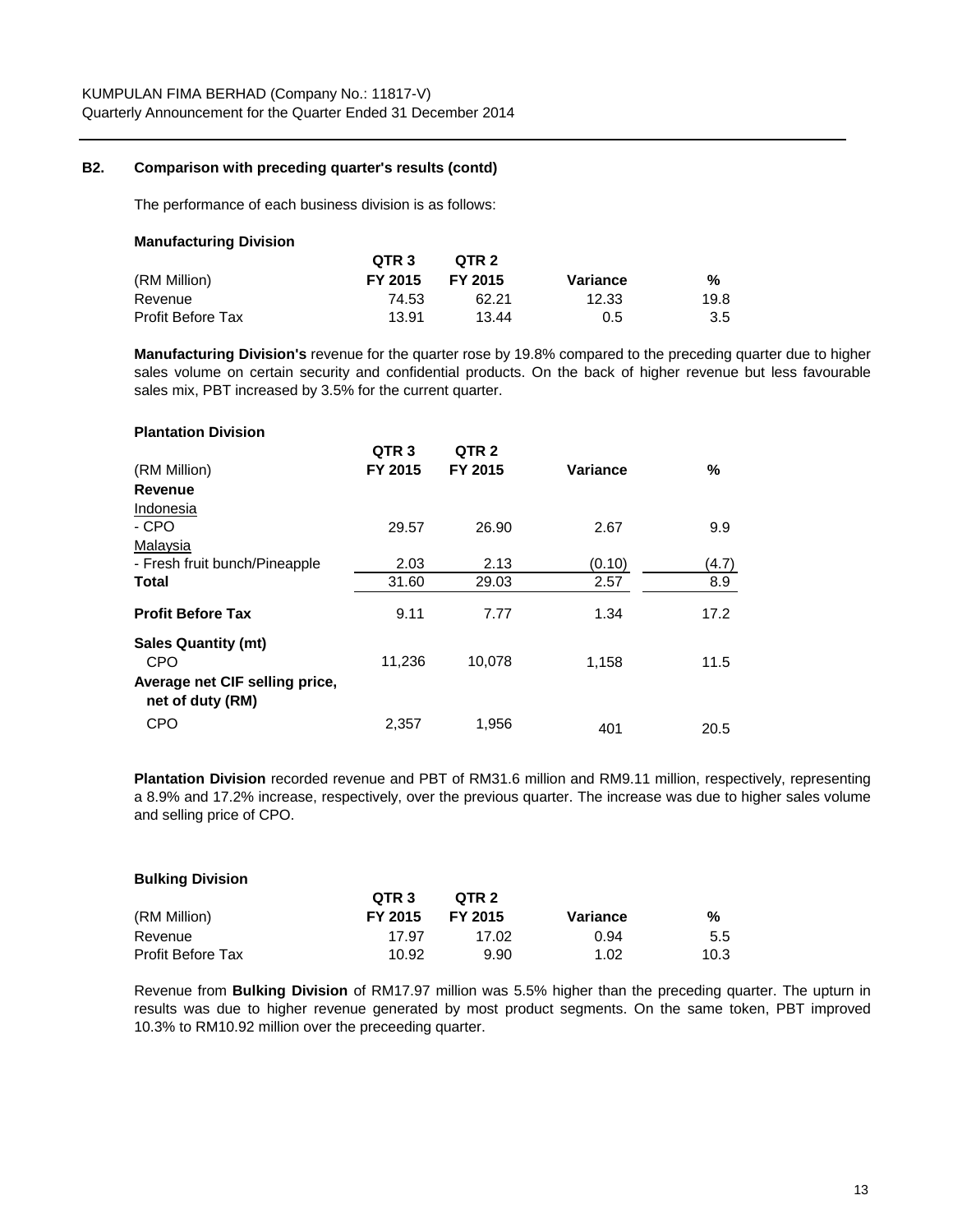# **B2. Comparison with preceding quarter's results (contd)**

| <b>Food Division</b> |                  |                  |          |         |
|----------------------|------------------|------------------|----------|---------|
|                      | QTR <sub>3</sub> | QTR <sub>2</sub> |          |         |
| (RM Million)         | FY 2015          | FY 2015          | Variance | %       |
| Revenue              |                  |                  |          |         |
| <b>PNG</b>           | 24.29            | 25.24            | (0.95)   | (3.8)   |
| Malaysia             | 1.51             | 1.06             | 0.45     | 42.5    |
|                      | 25.80            | 26.30            | (0.50)   | (1.9)   |
| Profit Before Tax    | 2.60             | 0.60             | 2.00     | (332.5) |

Revenue from **Food Division** decreased by RM0.50 million to RM25.80 million as compared to the preceding quarter. However, PBT increased by RM2.0 million to RM2.60 million mainly due to recognition of forex gain during the current quarter.

#### **B3. Prospects**

The Directors expect the performance of the Group to be satisfactory for the remaining quarter of the financial year. The prospect of each business division for the remaining period of the year is as follows:

The **Manufacturing Division** revenue is expected to be lower than that of the previous financial year due to less favourable sales mix.

The prospect for **Plantation Division** is very much dependent on global commodity prices. Based on the current prices of palm oil products supported with the average yield, the outlook for this division continues to remain satisfactory.

**Bulking Division.** The prospect for the remaining period was expected to remain challenging with the anticipated variation in the Malaysia Derivatives Exchange's (MDEX) Edible Oil tender and transhipment businesses. This arises from the differential export duty structure between Malaysia and Indonesia. The anticipated increase in transhipment activities in base oil and import of industrial chemical products would be offset against the anticipated reduction in edible oil throughput. The storage utilisation rate is expected to be challenging for the remaining period of the financial year. The division is looking to secure more long term contracts with customers and handling higher margin products.

**Food Division** faces tough market conditions particularly in Papua New Guinea where the division's main operation is located, amidst increased competition and cheaper imported products. The division will continue to concentrate on productivity and margin improvements, cost control and improving margin.

# **B4. Explanatory notes on variances with profit forecasts or profit guarantees**

The Group did not issue any profit forecast and/or profit guarantee to the public.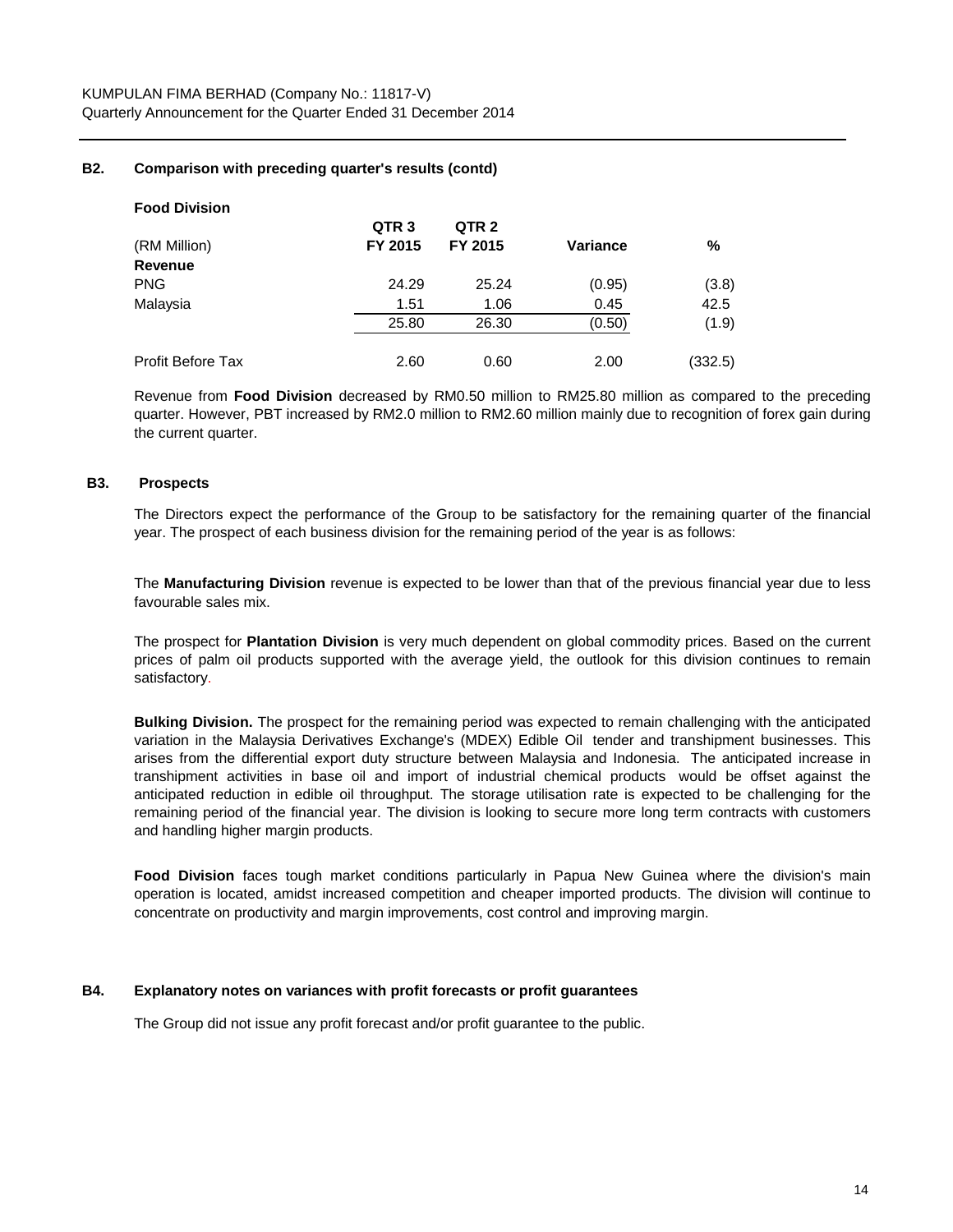# **B5. Taxation**

Taxation comprises the following:

|                  |               | <b>Individual Quarter</b> | <b>Cumulative Quarter</b> |                        |
|------------------|---------------|---------------------------|---------------------------|------------------------|
|                  |               | Current Preceding Year    |                           | Current Preceding Year |
|                  | Year          | Corresponding             | Year                      | Corresponding          |
|                  | Quarter       | Quarter                   | To Date                   | Period                 |
|                  | 31-12-2014    | 31-12-2013                | 31-12-2014                | 31-12-2013             |
|                  | <b>RM'000</b> | <b>RM'000</b>             | <b>RM'000</b>             | <b>RM'000</b>          |
| Current taxation | (8,633)       | (9,626)                   | (24,802)                  | (27, 400)              |

The effective tax rate on Group's profit to date is lower than the statutory tax rate mainly due to utilisation of losses carried forward by a foreign subsidiary company.

#### **B6. Profits/(losses) on sale of unquoted investments and/or properties**

There were no sale of unquoted investments and/or properties during the current quarter.

#### **B7. Purchase or disposal of quoted securities**

There were no purchase or disposal of quoted securities during the current quarter.

#### **B8. Corporate proposals**

There were no changes in the composition of the Group for the current quarter and financial period to date including business combination, acquisition or disposal of subsidiaries and long term investment, restructuring and discontinued operations except the following:

On 17 June 2014, a subsidiary, Fima Corporation Berhad ("FimaCorp") entered into a conditional Sale and Purchase Agreement ("SPA") with Yee Kong Fatt and Cheong Kok Tong for the acquisition of two million (2,000,000) ordinary shares of RM1.00 each, representing the entire equity interest of Gabungan Warisan Sdn. Bhd. ("GWSB") for a total purchase consideration of RM3.702 million.

GWSB has been granted a 99 year lease by Akademi Yakin Sdn. Bhd ("AYSB"), a wholly-owned subsidiary of Yayasan Kelantan Darul Naim, to undertake the development of a parcel of land measuring approximately 617.3 acres land under PT 4718, HS(D) 9350, Mukim Kuala Stong, Jajahan Kuala Krai, Kelantan Darul Naim ("the Land") into an oil palm plantation in accordance with the terms and conditions as set out in the agreement to lease dated 18 May 2014.

On 14 August 2014, the Company announced that the period of fulfillment of the Conditions Precedent as set out in the SPA has been extended for a further period of 21 days i.e. from 16 August 2014 to 6 September 2014.

On 18 August 2014, the Company announced that AYSB's consent to the sale of Sale Shares to the Purchaser was obtained as per letter from AYSB dated 12 August 2014 which was received on 15 August 2014.

On 8 September 2014 and 22 September 2014, the company announced that the Extended Conditional Period was extended by a further period of 14 days and 21 days respectively.

On 10 October 2014, the company announced that all conditions precedent pertaining to the Proposed Acquisition have been fulfilled.

The acquisition was completed on 17 October 2014.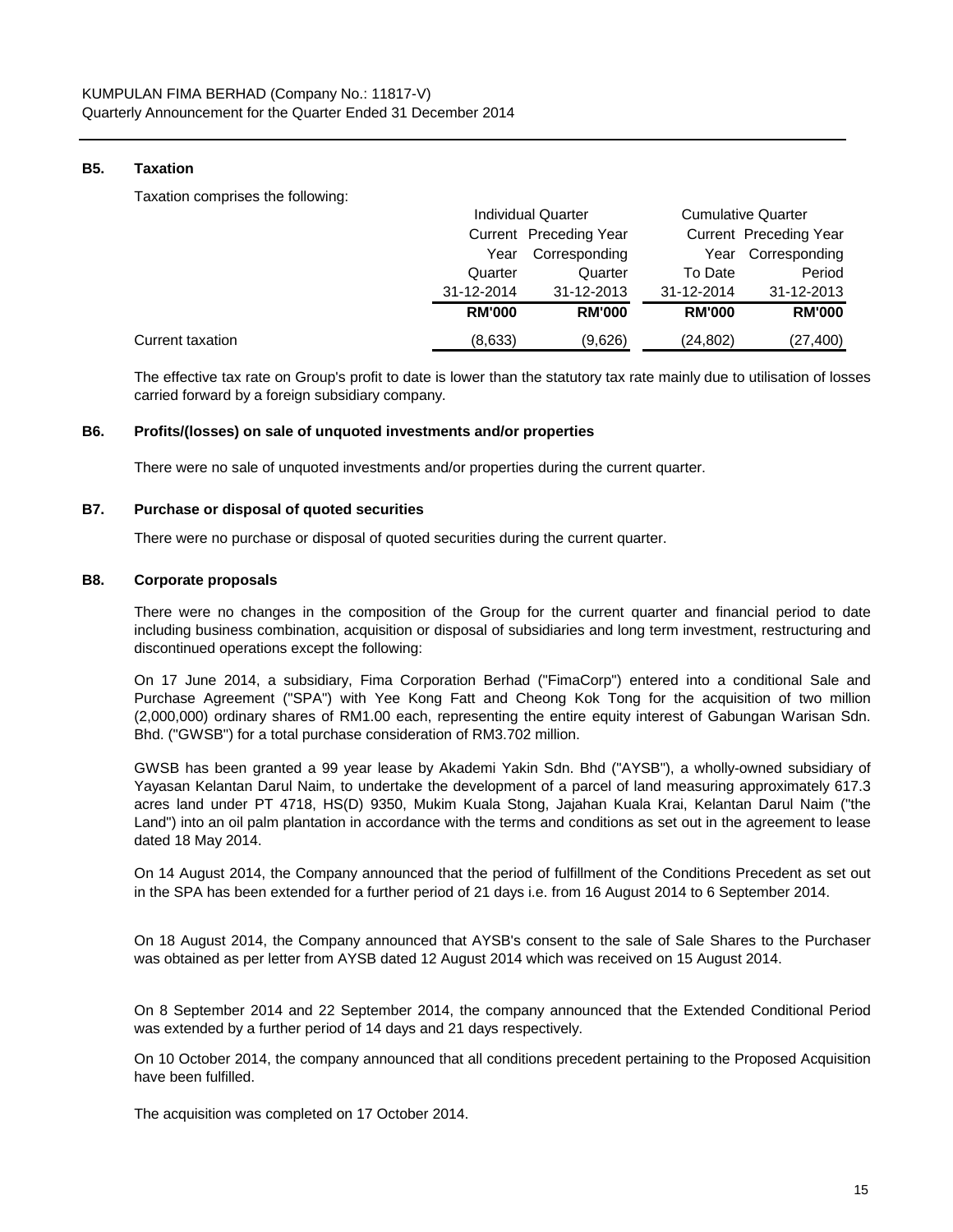#### **B9. Borrowings and debt securities**

|                                  | As at         | As at         |
|----------------------------------|---------------|---------------|
|                                  | 31-12-2014    | 31-03-2014    |
|                                  | <b>RM'000</b> | <b>RM'000</b> |
| Secured:                         |               |               |
| <b>Non-current</b>               |               |               |
| *Obligation under finance leases | 2,028         |               |
| <b>Current</b>                   |               |               |
| Bankers' acceptance              | 11.979        | 6,195         |
|                                  | 14,007        | 6,195         |

\*The obligations under finance leases are in respect of a 99 year land lease granted to Fima Corporation Berhad's subsidiary, Gabungan Warisan Sdn. Bhd. to develop approximately 617.3 acres of land in Kuala Krai, Kelantan Darul Naim (Note B8). The lease expires on 2 July 2112.

#### **B10. Realised/unrealised profits/losses**

|                                                                         | As at         | As at         |
|-------------------------------------------------------------------------|---------------|---------------|
|                                                                         | 31-12-2014    | 31-03-2014    |
|                                                                         | <b>RM'000</b> | <b>RM'000</b> |
| Total retained profits of Kumpulan Fima Berhad<br>and its subsidiaries: |               |               |
| - Realised                                                              | 337,280       | 304,027       |
| - Unrealised                                                            | (31,148)      | (32,700)      |
|                                                                         | 306,132       | 271,327       |
| Total share of retained profits from<br>associated companies:           |               |               |
| - Realised                                                              | 35,475        | 32,960        |
| - Unrealised                                                            | 978           | 1,447         |
|                                                                         | 36,453        | 34,407        |
| Consolidation adjustments                                               | (31, 488)     | (27, 338)     |
| Total group retained profits as per consolidated accounts               | 311,097       | 278,396       |

# **B11. Changes in material litigations**

Pending material litigation since preceeding quarter is as follows:

Following the termination of the Tenancy Agreement by Malaysia Airports Holding Berhad ("MAHB") on 11 May 2000, a subsidiary, Fima Corporation Berhad ("FimaCorp"), as the Principal Tenant issued a termination notice dated 15 May 2000 to all its respective sub-tenants at Airtel Complex, Subang.

Pursuant to the above, on 28 September 2001, FimaCorp was served a Writ of Summons dated 9 August 2001 from a tenant ("Plaintiff") claiming for a compensation sum of approximately RM2.12 million being the renovation costs and general damages arising from the early termination of the Tenancy Agreement at Airtel Complex, in Subang. The Board of FimaCorp had sought the advice of the solicitors and was of the opinion that there should be no compensation payable to the Plaintiff as the demised premises was acquired by a relevant authority, MAHB, which was provided in the Tenancy Agreement between FimaCorp and the Plaintiff.